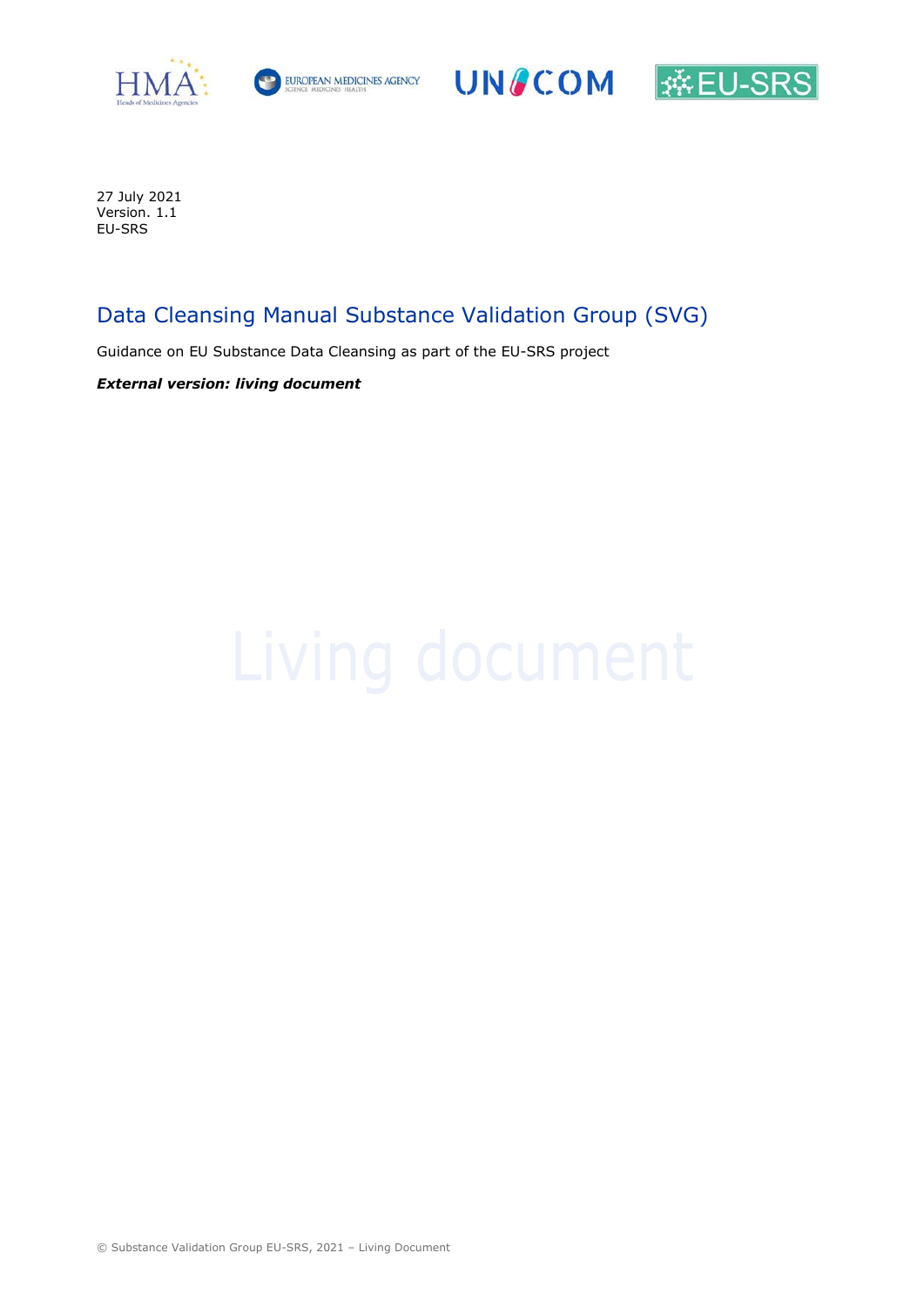# **Table of contents**

| 1                        |  |
|--------------------------|--|
| 1.1                      |  |
| $\overline{2}$           |  |
| 2.1                      |  |
| 2.2                      |  |
| 3                        |  |
| 3.1                      |  |
| 3.2                      |  |
| 3.2.1                    |  |
| 3.3                      |  |
| 3.3.1                    |  |
| 3.3.2                    |  |
| 3.3.3<br>3.4             |  |
|                          |  |
| 4                        |  |
| 4.1<br>4.2               |  |
| Naming convention<br>4.3 |  |
| 4.3.1                    |  |
| 4.3.2                    |  |
| 4.3.3                    |  |
| 4.4                      |  |
| 4.5                      |  |
| 4.5.1                    |  |
| 4.5.2                    |  |
| 4.5.3                    |  |
|                          |  |
| 5                        |  |
| 5.1                      |  |
| 5.2                      |  |
| 5.2.1<br>5.3             |  |
|                          |  |
| 6                        |  |
| 6.1<br>6.2               |  |
| 6.3                      |  |
|                          |  |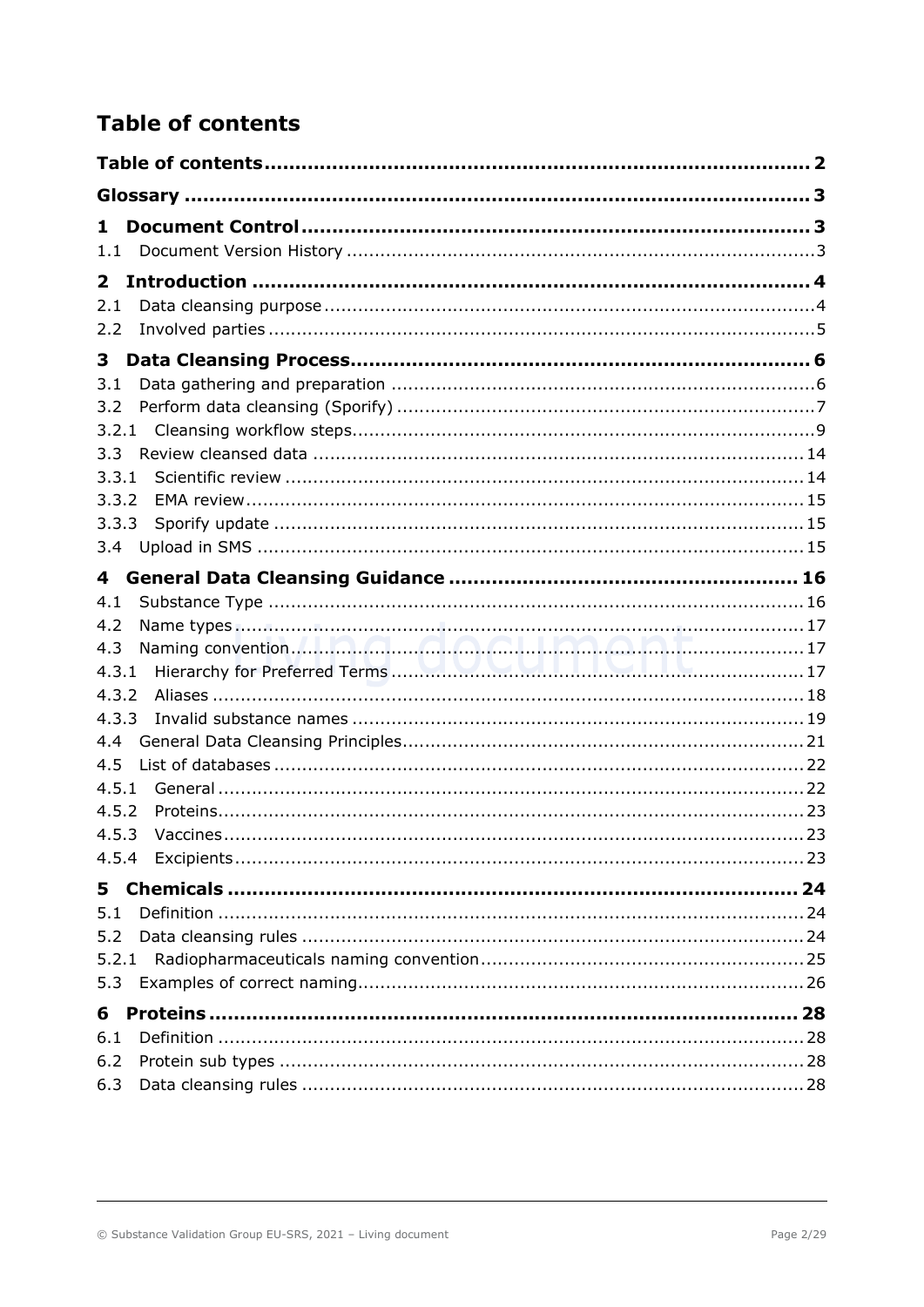# **Glossary**

| <b>Abbreviation</b>       | <b>Explanation</b>                                                                                                                                                                       |
|---------------------------|------------------------------------------------------------------------------------------------------------------------------------------------------------------------------------------|
| <b>ATC</b>                | Anatomical Therapeutic Chemical Classification System                                                                                                                                    |
| <b>BAN</b>                | <b>British Approved Name</b>                                                                                                                                                             |
| CAS                       | <b>Chemical Abstracts Service</b>                                                                                                                                                        |
| EMA                       | European Medicines Agency                                                                                                                                                                |
| <b>EUTCT</b>              | European Union Telematics Controlled Terms                                                                                                                                               |
| EU-SRS                    | European Substance Registration System                                                                                                                                                   |
| EV                        | EudraVigilance                                                                                                                                                                           |
| <b>EVVET</b>              | EudraVigilance Veterinary - System for the exchange, processing and<br>evaluation of suspected adverse reaction reports (SARs) related to<br>veterinary medicines authorised in the EEA. |
| <b>FDA</b>                | Food and Drug Administration                                                                                                                                                             |
| <b>GSRS</b>               | Global Substance Registration System                                                                                                                                                     |
| <b>INN</b>                | <b>International Nonproprietary Name</b>                                                                                                                                                 |
| ISO IDMP                  | ISO Identification of Medicinal Products                                                                                                                                                 |
| <b>IUPAC</b>              | International Union of Pure and Applied Chemistry                                                                                                                                        |
| <b>JAN</b>                | Japanese Accepted Name                                                                                                                                                                   |
| <b>JIRA</b>               | Tracking system used at EMA to manage incidents, requests and<br>questions                                                                                                               |
| <b>NCA</b>                | National Competent Authority                                                                                                                                                             |
| <b>NCATS</b>              | National Center for Advancing Translational Sciences                                                                                                                                     |
| <b>OMS</b>                | Organisation Management Service                                                                                                                                                          |
| Ph. Eur.                  | European Pharmacopoeia                                                                                                                                                                   |
| PMS                       | <b>Product Management Service</b>                                                                                                                                                        |
| <b>RMS</b>                | Referentials Management Service                                                                                                                                                          |
| ш<br><b>SIAMED</b><br>. . | EMA system for managing product information and application<br>tracking                                                                                                                  |
| SmPC                      | Summary of Product Characteristics                                                                                                                                                       |
| <b>SMS</b>                | <b>Substance Management Service</b>                                                                                                                                                      |
| SMS-IDD                   | Informatica Data Director - System used in EMA for substance<br>registration                                                                                                             |
| <b>SPOR</b>               | EMA - Substance - Product - Organisation - Referential                                                                                                                                   |
| Sporify                   | Tool used to perform data cleansing                                                                                                                                                      |
| <b>SSG</b>                | Specified Substance Group                                                                                                                                                                |
| <b>SVG</b>                | <b>Substance Validation Group</b>                                                                                                                                                        |
| SVG-WG                    | Substance Validation Group - Work Group                                                                                                                                                  |
| <b>USAN</b>               | United States Adopted Name                                                                                                                                                               |
| USP                       | United States Pharmacopeia                                                                                                                                                               |
| <b>WHO</b>                | World Health Organization                                                                                                                                                                |
| <b>xEVMPD</b>             | Extended EudraVigilance Medicinal Product Dictionary                                                                                                                                     |

# 1 Document Control

# 1.1 Document Version History

Table 1 contains an overview of the major revisions to the Data Cleansing Manual.

Table 1 Major versions of the Data Cleansing Manual Substance Validation Group

| <b>Date</b> | Main author                        | <b>Reviewer</b>             | <b>Section</b>     | <b>Version</b> |
|-------------|------------------------------------|-----------------------------|--------------------|----------------|
| 26 Jun 2020 | Bjorg Overby, Inti<br>van Eck, SVG | SVG, EMA<br>(Pedro Batista) | Basic document     | v. 1.0         |
| 27 Jul 2021 | Bjorg Overby, Inti<br>van Eck, SVG | SVG, EMA<br>(Pedro Batista) | Chapter 3, 4 and 5 | v. 1.1         |
|             |                                    |                             |                    |                |
|             |                                    |                             |                    |                |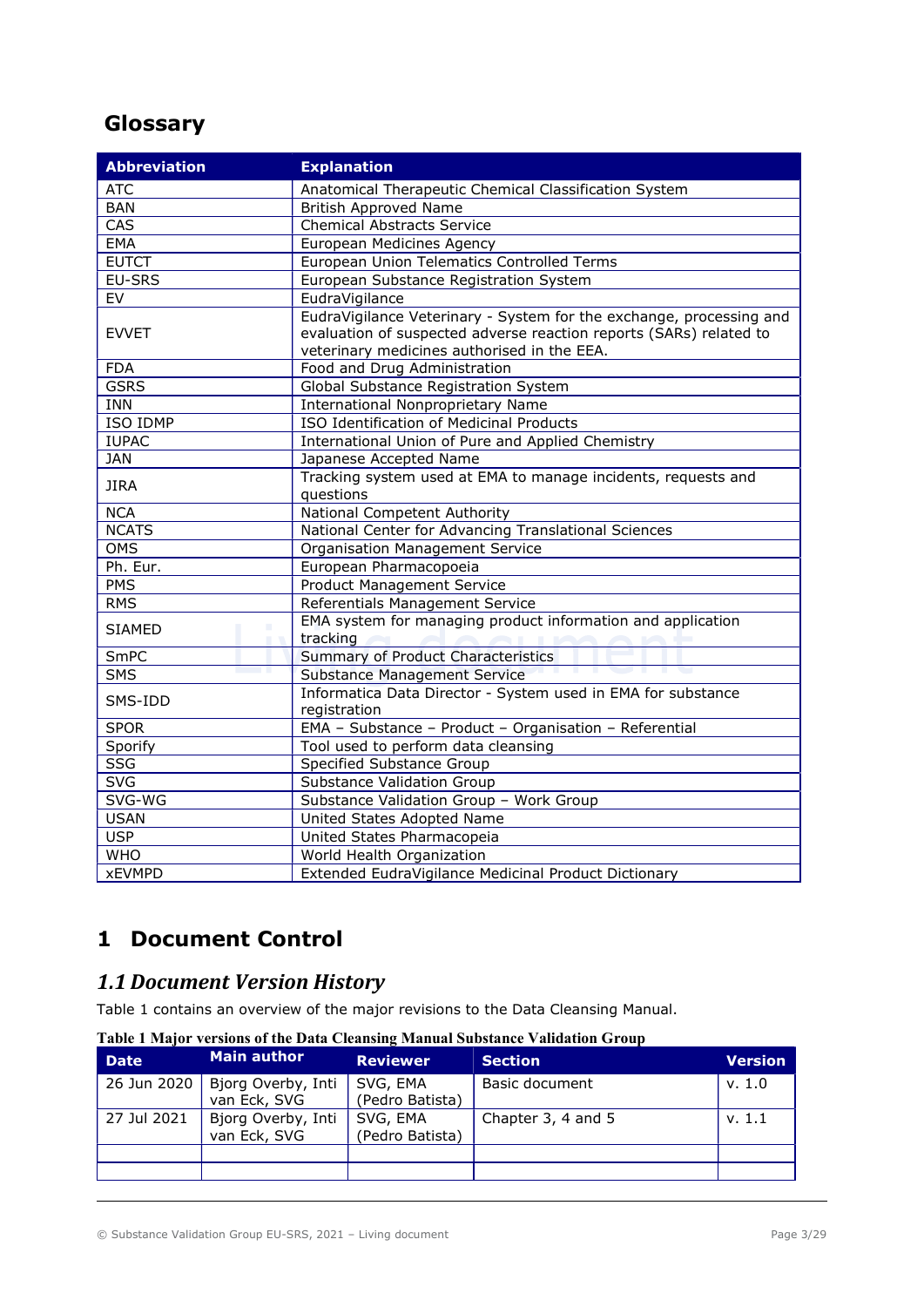# 2 Introduction

The EU Network is currently implementing the ISO IDMP standards in a phased programme based on the four domains of master data in pharmaceutical regulatory processes: substance, product, organisation and referential (collectively referred to as "SPOR") master data. ISO IDMP compliant business services for the central management and supervision of data in each of the four SPOR areas will be established through an iterative and incremental delivery approach. Through the Substance Management Services (SMS) of the SPOR programme EMA will provide the EU network centralised substance data management services.

The EU-SRS project aims to form the scientifically rigorous back-end for the Substance Management Services of SPOR. The aim is to create an accessible EU Network wide, shared, structured database, referred to as EU-SRS, for the unambiguous identification of substances used in medicinal products based on their scientific properties in accordance with ISO IDMP standard 11238 and ISO IDMP technical specification standard 19844. These resources enable the unique identification of substances for various purposes including the enhancement of traceability of pharmacovigilance, non-clinical, clinical and quality findings with a high degree of precision to substances by their scientific identity.

One of the intentions of the EU-SRS project is to cleanse EMA substances data for all Substance Types, both for human and veterinary- specific substances by a group of European Substance Experts: the Substance Validation Group (SVG). The outcome of the data cleansing activity will be made available in SMS at regular intervals during the project. Afterwards, this data is built in EU-SRS.

This document has been written to serve as a reference during data cleansing activities performed by the SVG and to ensure alignment between the SVG and EMA. It aims to provide practical guidance and examples to handle different Substance Types during data cleansing activities. This manual is a living document and currently only mainly guidance for Chemicals. The document has been written based on experiences with regards to Chemicals and a few Proteins. This includes the chemicals for the human domain. Therefore, only these substance types are included in this document.

The different chapters of the document describe various aspects needed to perform data cleansing:

- Data cleansing process (high level)
- General data cleansing guidance
- Substance Type specific guidance

## 2.1 Data cleansing purpose

Data cleansing is an activity performed in order to ensure that we will have one list of uniquely identified substances, and that that list is of good quality. During data cleansing of Chemicals and Proteins, several checks are performed with the purpose of having a list of substances that have at least:

- An EUTCT code (same as SMS ID)
- A Substance Type
- One Preferred Term that corresponds to the most appropriate name available for a given substance
- Aliases, if available, according to valid reference sources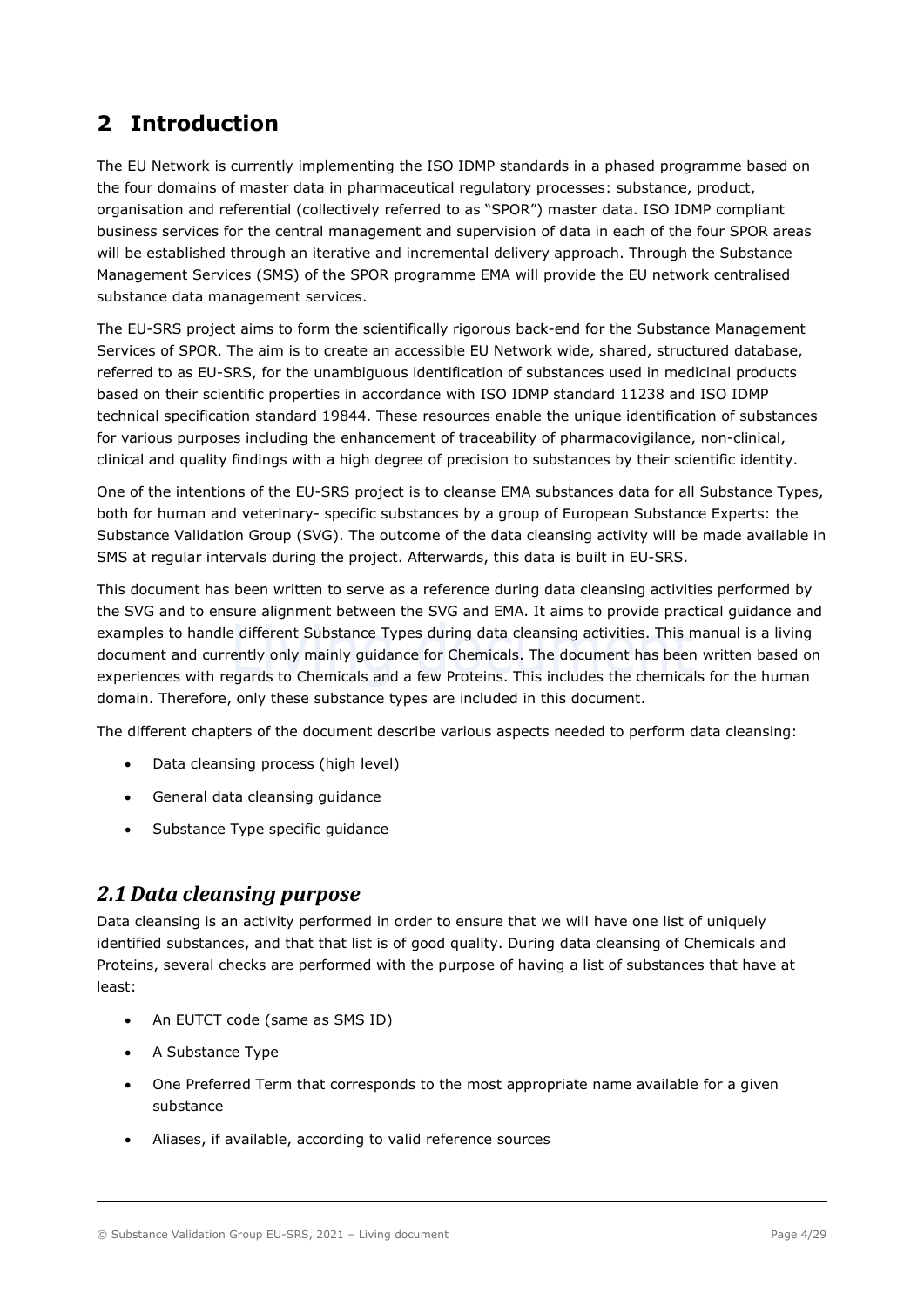During data cleansing of Chemicals, additionally the chemical structure is verified. Also, the existing US publicly available GSRS database is used for reference purposes where possible, as the GSRS data will be utilized during the data load of substances in EU-SRS. Therefore, a match between the EUTCT code and the US UNII code is made where a matching GSRS substance is available.

# 2.2 Involved parties

The SVG consists of substance experts or assessors from several European NCA's, EMA and WHO-UMC. Currently, the following NCA's are involved: MPA (Sweden), ANSES (France), SUKL (Czech Republic), MEB (Netherlands), AGES (Austria), BfArM (Germany), PEI (Germany) NoMa (Norway), AEMPS (Spain) and JAZMP (Slovenia). Additionally, there is a close cooperation with FDA/NCATS. The SVG contains experts that are focussed on both human and veterinary substances.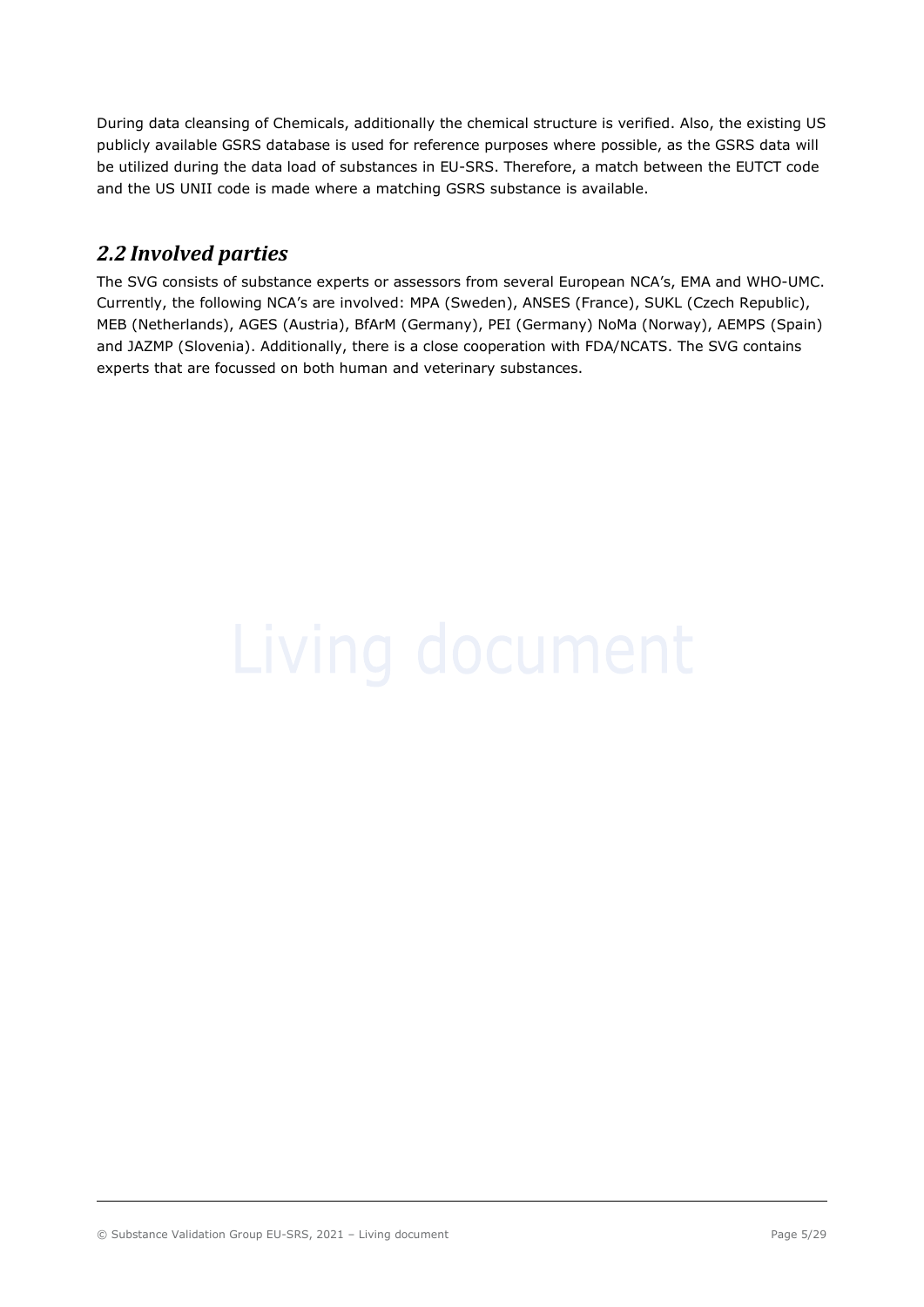# 3 Data Cleansing Process

Data cleansing as part of the EU-SRS project is performed per Substance Type and the data cleansing process can therefore differ slightly per Substance Type. This chapter describes the high-level process for both Chemicals as well as Proteins, that are being cleansing in the Sporify application.

Sporify<sup>1</sup> is an application displaying all substance records in an Excel like table and allowing users to propose changes in a traceable manner. The Sporify application was selected for data cleansing purposes as it ensures that original substance data cannot be changed, while it is able to combine data from different sources, displaying these in one overview (EMA and GSRS data).

Data Cleansing is seen as the process that starts with gathering data to be cleansed by the SVG until the processing of changes in SMS.

The data cleansing process is divided in the following high-level activities:

- 1. Data gathering and preparation
- 2. Data cleansing
- 3. Review
- 4. Upload in SMS



Figure 1 High level data cleansing workflow

## 3.1 Data gathering and preparation

Before the start of data cleansing, the SVG discusses and agrees on a framework for the cleansing of that specific Substance Type. Such discussions cover:

- 1. Substance data to be cleansed and gathering of that data
- 2. Existing sub classes within the Substance Type and respective prioritization
- 3. ISO IDMP guidance, official reference sources and literature to be followed when cleansing the Substance Type. This includes EDQM guidelines.
- 4. Minimum fields to uniquely identify a substance for a specific Substance Type and its sub classes
- 5. Future data elements and hierarchy of the Substance Type in EU-SRS and how this influences the data cleansing
- 6. Training needs of SVG members
- 7. Data cleansing naming rules, substance class specific rules to be followed during data cleansing

SPORIFY application link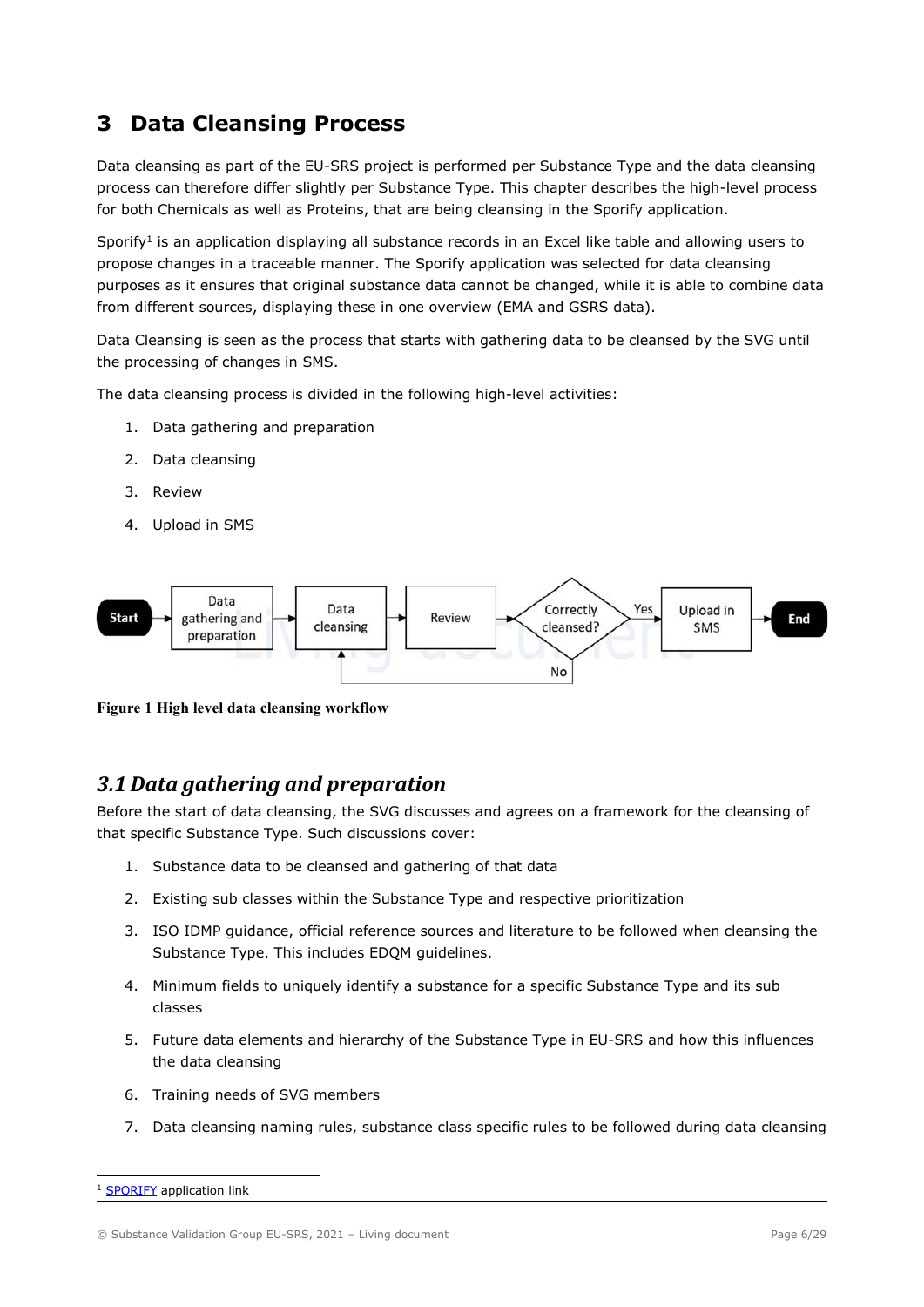With regards to human Chemicals and Proteins, the dataset to be cleansed originated from a compiled list containing xEVMPD and EUTCT substances. The original file received from EMA contained approximately 60.000 substance records, of which about 50% were Chemicals and Proteins. As data cleansing for human Chemicals and Proteins was performed in the Sporify application, the full dataset was loaded in this system. New substances that were registered at EMA since the original file was loaded into Sporify, were added to Sporify end of 2020.

The following filters were applied to get the EMA dataset for cleansing purposes:

- Substance authorisation status = "Authorised" in EUTCT = "Approved substances" in XEVMPD (i.e. this status means that the substance has been registered by EMA and it is unrelated to product Marketing Authorisation status).
- $\bullet$  Language = N/A or English
- Veterinary only records are excluded (from the initial data load)
- There is a 1:1 match of EUTCT codes and xEVMPD codes

The dataset is uploaded into Sporify using a subset of the columns available in the EMA dataset (EUTCT Code, EUTCT Substance Name and Substance Type). Once uploaded, the Sporify system tries to match the EUTCT Substance Name to the GSRS Substance Name. In case a match is found, GSRS information is shown in Sporify as well, like the UNII code and the structural formula.

# 3.2 Perform data cleansing (Sporify)

Cleansing of Chemical substances and a few selected protein substances (Mainly Monoclonal Antibodies and Insulins) is performed in Sporify per EUTCT code. The GSRS substance data is used as a reference. Within this process, an open line of communication exists with the FDA/NCATS team responsible for maintaining the GSRS database.

After opening Sporify, Substances is a module listed under Dashboard in the sub module EU-SRS. The name of the list in Sporify used for cleansing, is 'EU-SRS Data Cleaning'.

The data cleansing process consists of 7 main steps, as listed in the figure below, in which all records belonging to a specific EUTCT code and any related records are verified for several aspects. Aspects that are being verified are:

- EUTCT code
- EUTCT Substance name type (i.e. Preferred term, alias, or English translation)
- EUTCT Substance name
- Match with GSRS substance (taking into account differences in reference sources; in GSRS the USAN name is used as the Preferred Term)
- Chemical Structure (in case of a chemical)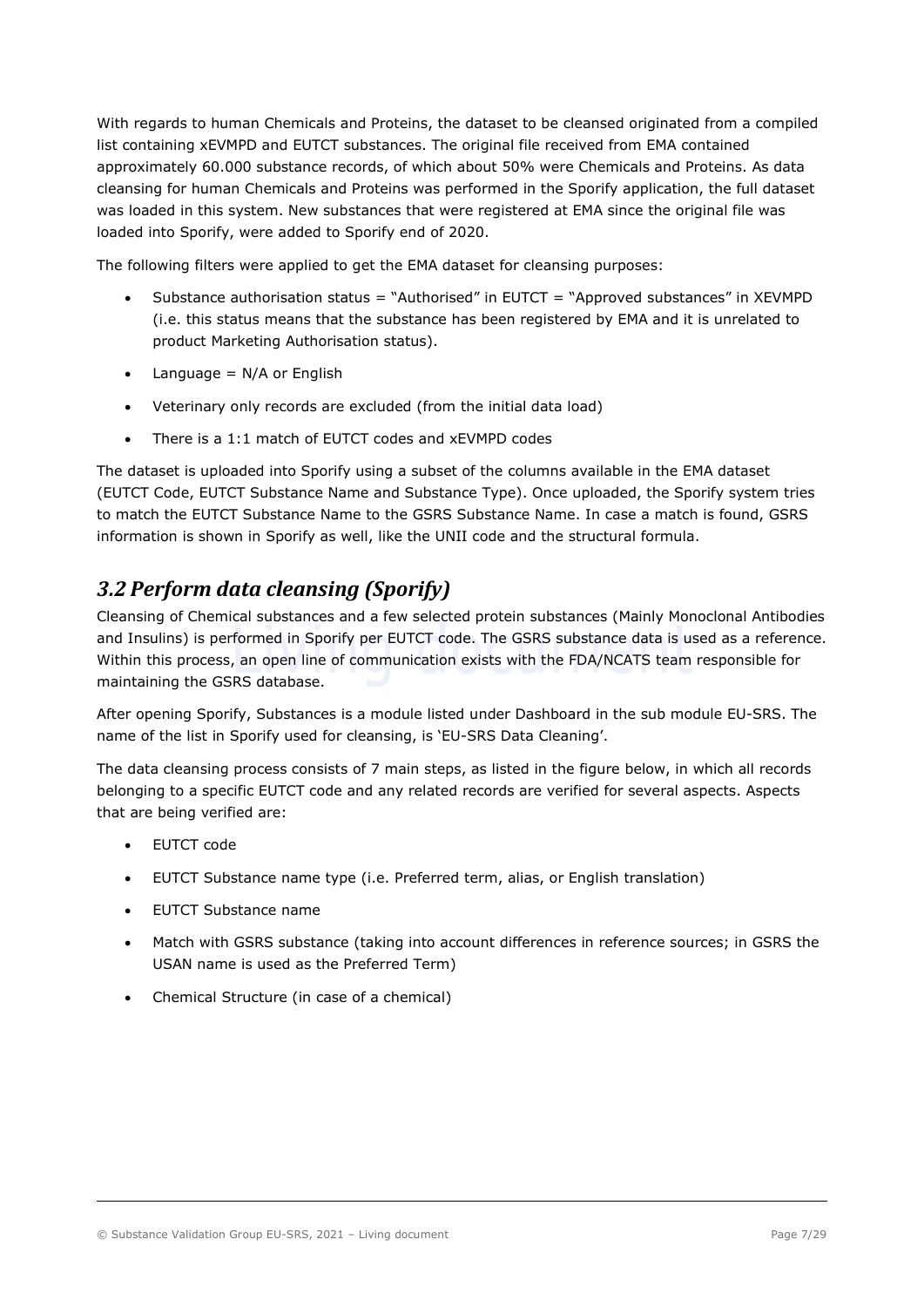

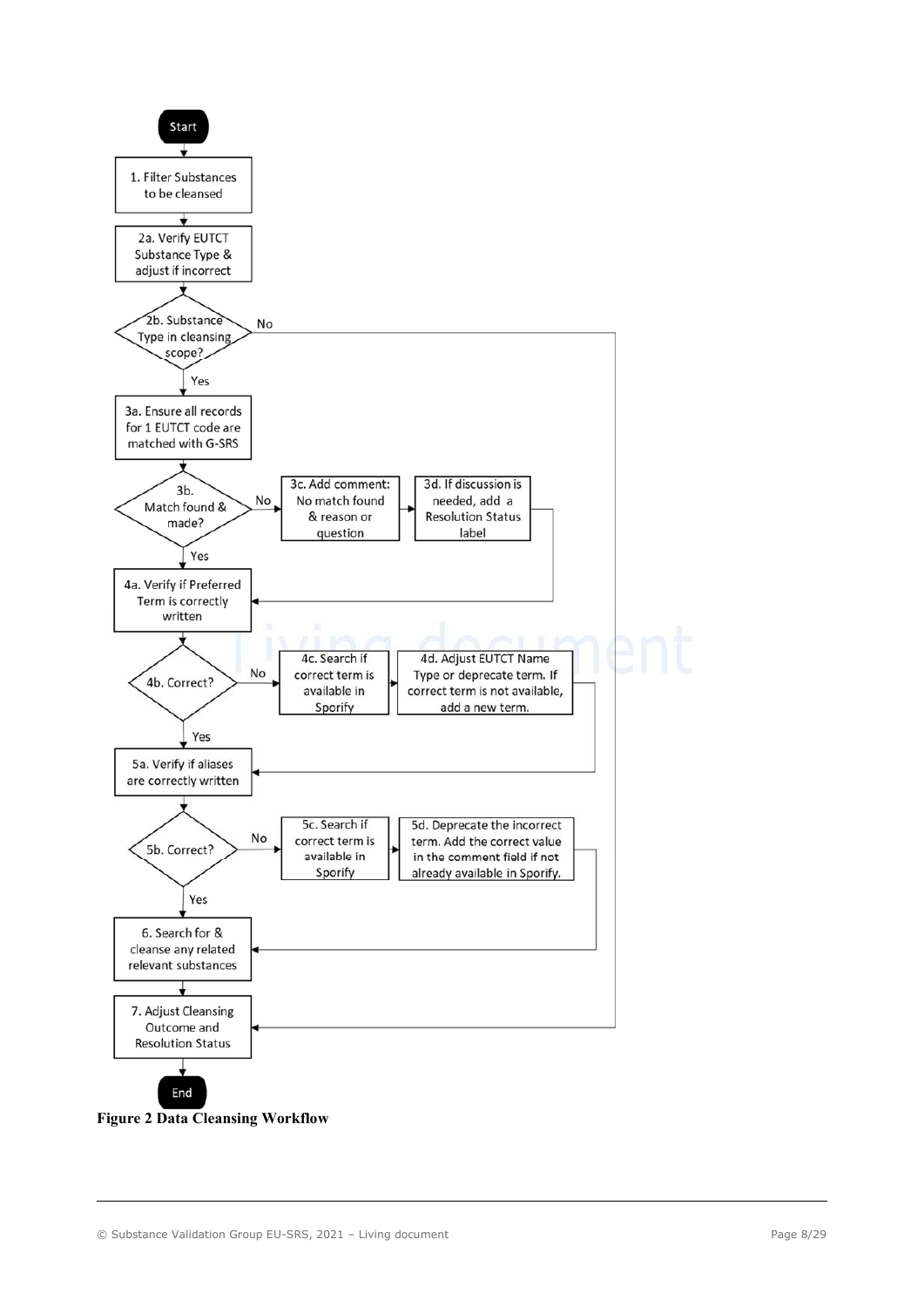

Figure 3 Data cleansing process with the Resolution Statuses, Tags and Cleansing outcome options summarized from the perspective of Sporify

## 3.2.1 Cleansing workflow steps

The detailed Data Cleansing Workflow steps are described in the table below.

#### Step Action 1 Filter substances to be cleansed

Sporify contains tags with names of all SVG members. Substances to be cleansed are distributed by the SVG coordinator, by adding a name to all records belonging to 1 EUTCT code. Filtering by tag provides the overview of records to be cleansed.

For each EUTCT code, data cleansing is performed for the Preferred Term first, followed by its aliases.

Note: if a case is found where a record is partly assigned to someone else, the name of the other person can be removed and replaced with another name.

#### 2 Verify EUTCT substance type and adjust if incorrect

The first check performed is to determine if the EUTCT substance type is correct.

- EUTCT substance type is correct: continue with step 3.
- EUTCT substance type is incorrect: add the correct substance type under EUTCT adjusted substance type. Determine if this new substance type is in scope of current cleansing activities.
	- o If yes, continue with step 3.
	- $\circ$  If no, set the Resolution Status to Adjusted substance type for the Preferred Term and all its aliases and stop cleansing. The Cleansing Outcome status does not need to be adjusted and can be left to Not set.

#### 3 Ensure all records for one EUTCT code are matched with GSRS

During the cleansing activities, valid reference sources, the ISO standard and rules outlined in this manual should be used to determine correct naming. One such reference source is GSRS. Sporify automatically tries to match EUTCT data to GSRS data, based on a 1-to-1 match in name. If a match is found, information from GSRS is pulled into Sporify and displayed in columns where text is coloured blue. For records where GSRS displays a chemical structure, the chemical structure is displayed in Sporify as well.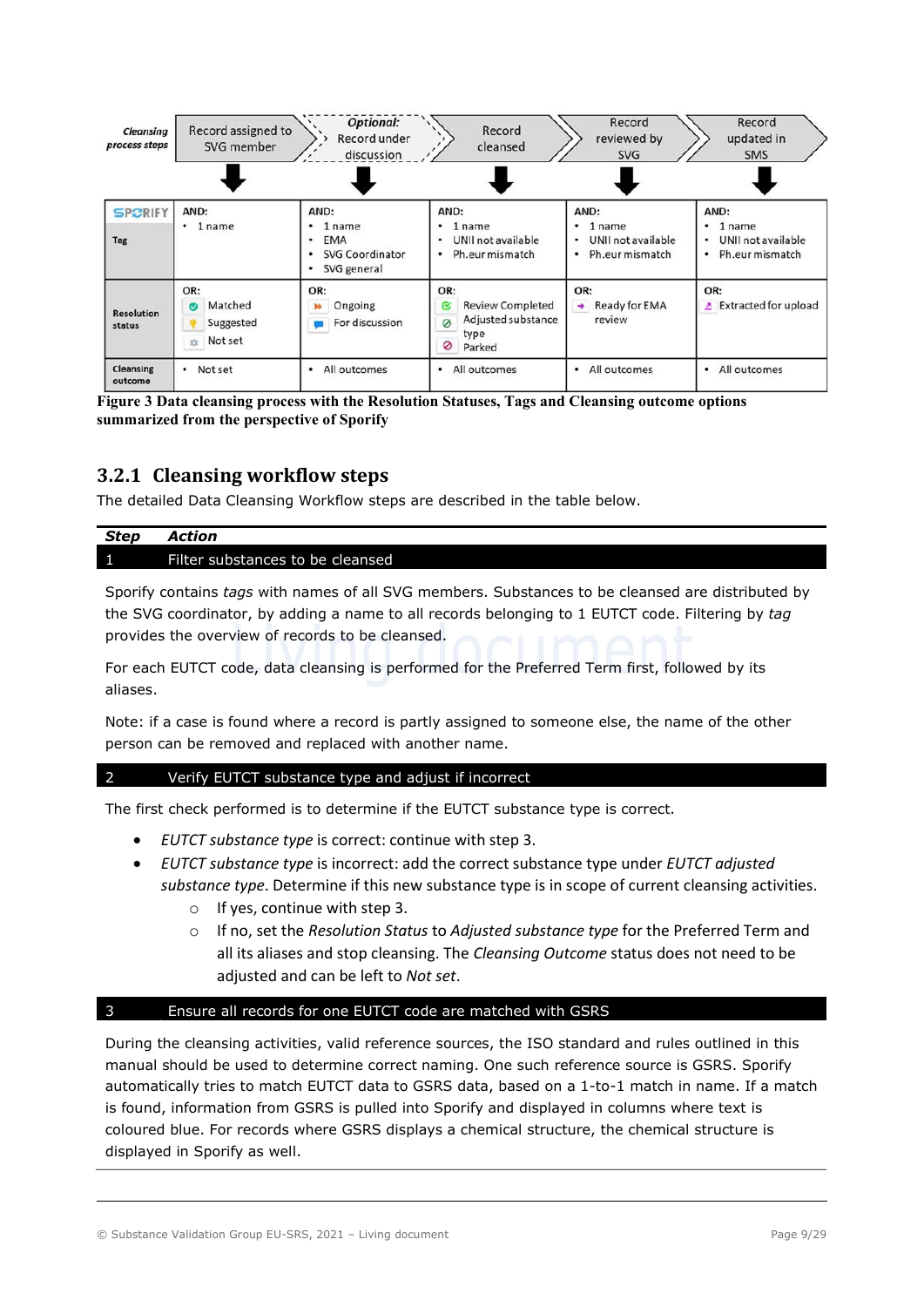It is important that all EUTCT records in Sporify (Preferred Terms and aliases) are matched with GSRS data, as it is intended that a future data load in EU-SRS would pull additional data from GSRS for each EUTCT record using Sporify. By doing so, the basis of European substance data will be all that has been cleansed, but with an enrichment in additional substance information, that were not part of data cleansing (and not available in EU substance data).

In matching substances with GSRS or verifying if the match is correct, it is important to note that names do not always match 1-to-1. The Preferred Name in GSRS follows USAN naming, which could lead to different writing of the substance name because the EU follows INN and Ph. Eur. Therefore, it is important to always verify that the automatic match in Sporify is correct.

Note that there are cases where a substance is not found in GSRS. Usually this is the case of substances under development or used outside the EU. In such cases, EMA can investigate the substance to provide more information.

Matching the EUTCT substance name with the GSRS Substance name has the following scenarios:

- A match is already available: the match is to be verified and data cleansing can be continued once it is verified that the match is correct
- A match is not available and Sporify provides a suggestion: the suggestion is to be verified:
	- $\circ$  The suggestion is correct: the suggestion is to be added and data cleansing can be continued
	- $\circ$  The suggestion is incorrect, or the existing match is incorrect and no correct match can be found: see 'A match is not available' and remove the existing match by deleting the term and then clicking on a different row in the list.
- A match is not available and Sporify does not provide a suggestion: a match is to be found by searching in GSRS or other public databases.
	- In case a substance is found in GSRS: the substance can be linked to the EUTCT substance name by typing the UNII code or the name in Sporify
	- $\circ$  In case no match is found: add a comment and cleanse the record as much as possible. Add a tag 'UNII not available', to specify that the record needs to be checked before the data load to EU-SRS. Make sure a Resolution status is added to all records belonging to the EUTCT code.

Note: Adding or adjusting a match with GSRS, does not affect the *Cleansing Outcome* status, as this is not seen as an actual change in the record. In other words: a change in matching with GSRS should not result in the Cleansing Outcome of Record Changed.

Note: In general, a UNII code and its accompanying GSRS name should not be assigned to more than 1 EUTCT ID, as this will provide issues with the future data load.

#### 4 Verify if the Preferred Term is correctly written

For each EUTCT code, a few checks need to be performed for its Preferred Term and Aliases:

- Ensure that the record has 1 Preferred Term
- Ensure that the Preferred Term is written correctly according to reference sources, ISO and the data cleansing manual
- Ensure that the EUTCT substance name matches with the Chemical structure (if applicable)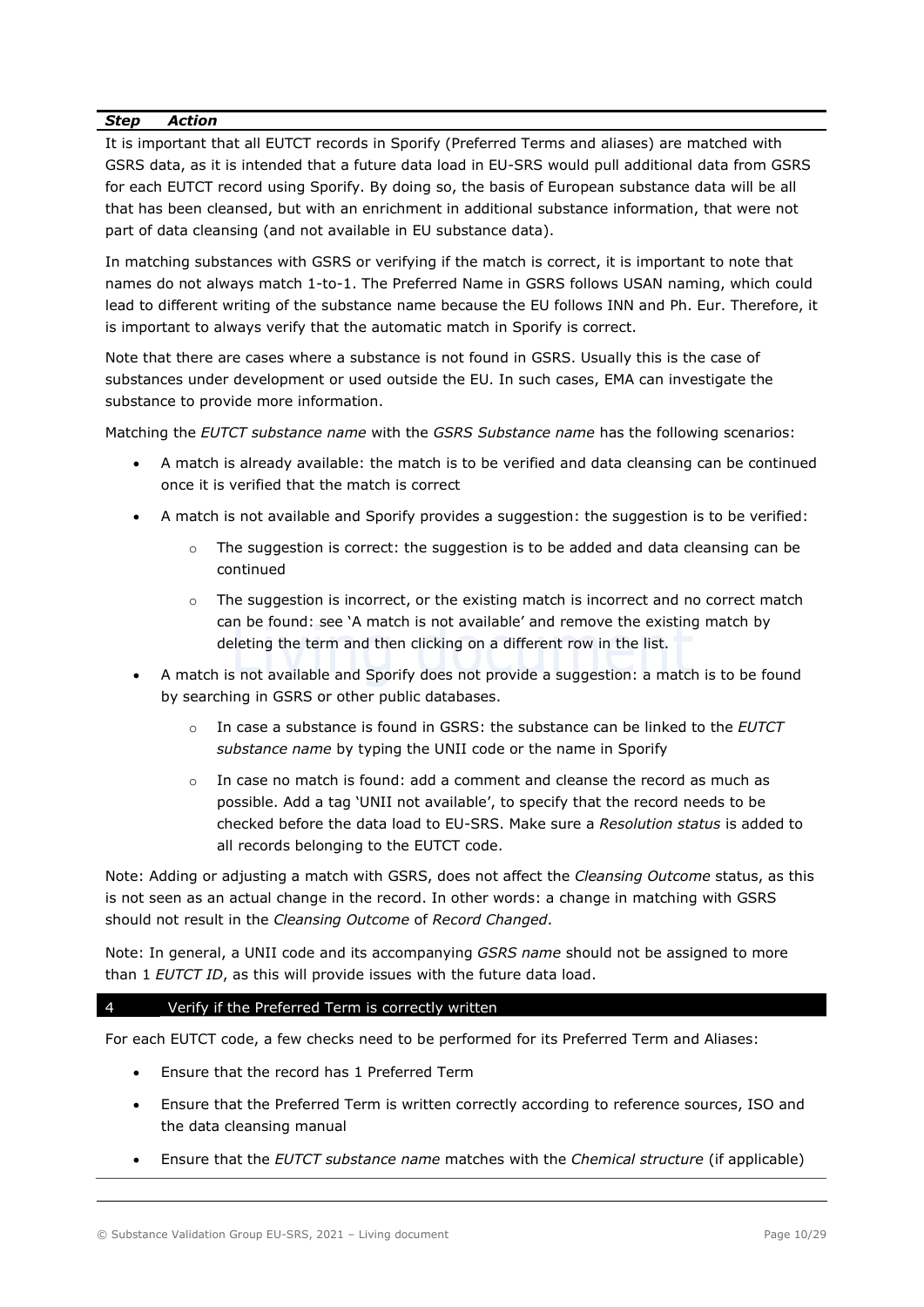- Verify the EUTCT substance name type
- Verify or add the EU-SRS Substance name type
- Verify the chemical structure (if applicable)
- Verify that there are no translations belonging to this EUTCT ID or that these are set to be deprecates
- Verify the EUTCT ID
- Verify that the record can be uniquely identified based on its Preferred Term and aliases. If not, an additional record will need to be added into Sporify (applicable mostly for records with only a Company Code)

In case the Preferred Term is not written correctly, another record should be created to capture the Preferred Term, and the existing record should be changed into an alias or, if deemed invalid, set to be deprecated. However, before adding a new record, perform a search by name in Sporify, to make sure the name does not already exist. Newly added substances are written with only the first letter capitalized. Note: if a name was incorrectly added, it cannot be altered. If a mistake was made in the naming, the record will need to be deleted and re-added.

Note that there have been many discussions with regards to INN versus Ph. Eur. In case there are questions with regards to the name to be chosen, a discussion can be started. Additionally, when a Ph. Eur Name points to multiple substances a discussion needs to be held. This is also the case for records where the pharmacopoeia name in other sources reflects a different substance and the two substances are different records in EUTCT.

For aliases that are not correctly written, a new record should be added as described above for Preferred Terms.

In case changes are made to a record, it is advised to always add a comment explaining the reasoning behind it. This eases the review process later.

#### 5 Verify if aliases are correctly written

The checks, as described under step 4, are to be repeated for the aliases belonging to an EUTCT code.

Example:

- A systematic name (alias) is written incorrectly, and no correct value is available in Sporify
- Resolution status: 'Review Completed'
- Cleansing outcome: 'To be deprecated'
- A new line is added with the correct value.

#### 6 Search for and cleanse and related relevant substance

At the end of the cleansing process, SVG members make a proposal to EMA, how to adjust the substance in SMS by means of 2 statuses (Resolution Status & Cleansing Outcome). Additionally, tags can be added for filtering purposes.

Resolution statuses and tags are maintained by the SVG coordinator. In case an SVG member would like to make use of an additional  $tag, a$  request can be filed with the SVG coordinator.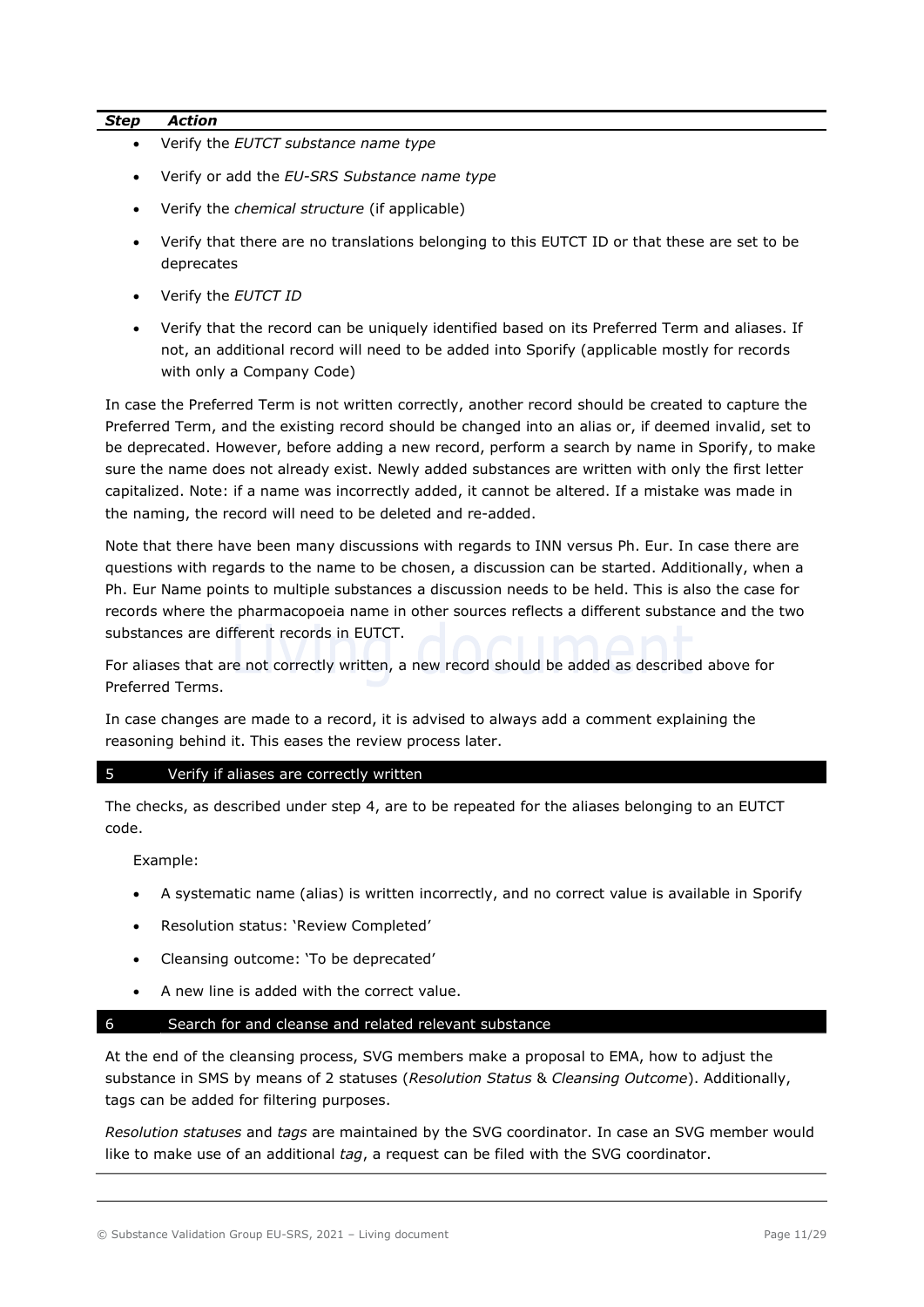For each record belonging to one EUTCT code and reviewed in steps 1-5, a Resolution Status and Cleansing Outcome should be added.

Tags usually involve the name of the SVG member that was assigned to cleanse the record. Tags do not need to be changed or removed and can be kept after a record has been cleansed.

| <b>Tags</b>            | <b>When chosen</b>                                                                                                                                                                                                                                                 |
|------------------------|--------------------------------------------------------------------------------------------------------------------------------------------------------------------------------------------------------------------------------------------------------------------|
| SVG member name        | To assign a record for data cleansing<br>$\bullet$                                                                                                                                                                                                                 |
|                        | Only 1 SVG member name should be assigned to any<br>$\bullet$<br>record                                                                                                                                                                                            |
| <b>FMA</b>             | In combination with the Resolution status 'Ongoing',<br>$\bullet$<br>when no information can be found with regards to the<br>substance in public sources and EMA input is needed.<br>It is advised to remove the SVG member name tag<br>once the tag EMA is added. |
| SVG General            | In combination with the Resolution status 'Ongoing',<br>for a quick consultation with other SVG members                                                                                                                                                            |
| <b>SVG Coordinator</b> | In combination with the Resolution status 'Ongoing',<br>$\bullet$<br>when a discussion is needed in the broader SVG group<br>(a quick consultation is not sufficient) or an<br>adjustment is needed to the data cleansing manual                                   |
| Ph. Eur. mismatch      | Can be added aside other tags to indicate that the<br>INN and Ph. Eur name do not align                                                                                                                                                                            |
| UNII not available     | Records were a match with GSRS could not be found<br>$\bullet$<br>and a consultation with FSA/NCATS is advised                                                                                                                                                     |

#### Cleansing outcome possibilities are:

| <b>Cleansing Outcome Status When chosen</b> |                                                                                                            |
|---------------------------------------------|------------------------------------------------------------------------------------------------------------|
| No Action Required                          | It concerns a valid substance (Preferred term or alias)<br>$\bullet$                                       |
|                                             | The Substance name is correctly written                                                                    |
|                                             | The <i>EUTCT ID</i> is correct                                                                             |
|                                             | • All data fields are verified, available and correct                                                      |
|                                             | An EUTCT code has 1 record with a Preferred Term<br>$\bullet$                                              |
| New Record Created                          | The EUTCT code did not have a record with a correct<br>$\bullet$<br>Substance name and a new row was added |
| To be Deprecated                            | The record should be removed because of:                                                                   |
|                                             | It is a translation                                                                                        |
|                                             | It is an invalid substance                                                                                 |
|                                             | • It is a duplicate                                                                                        |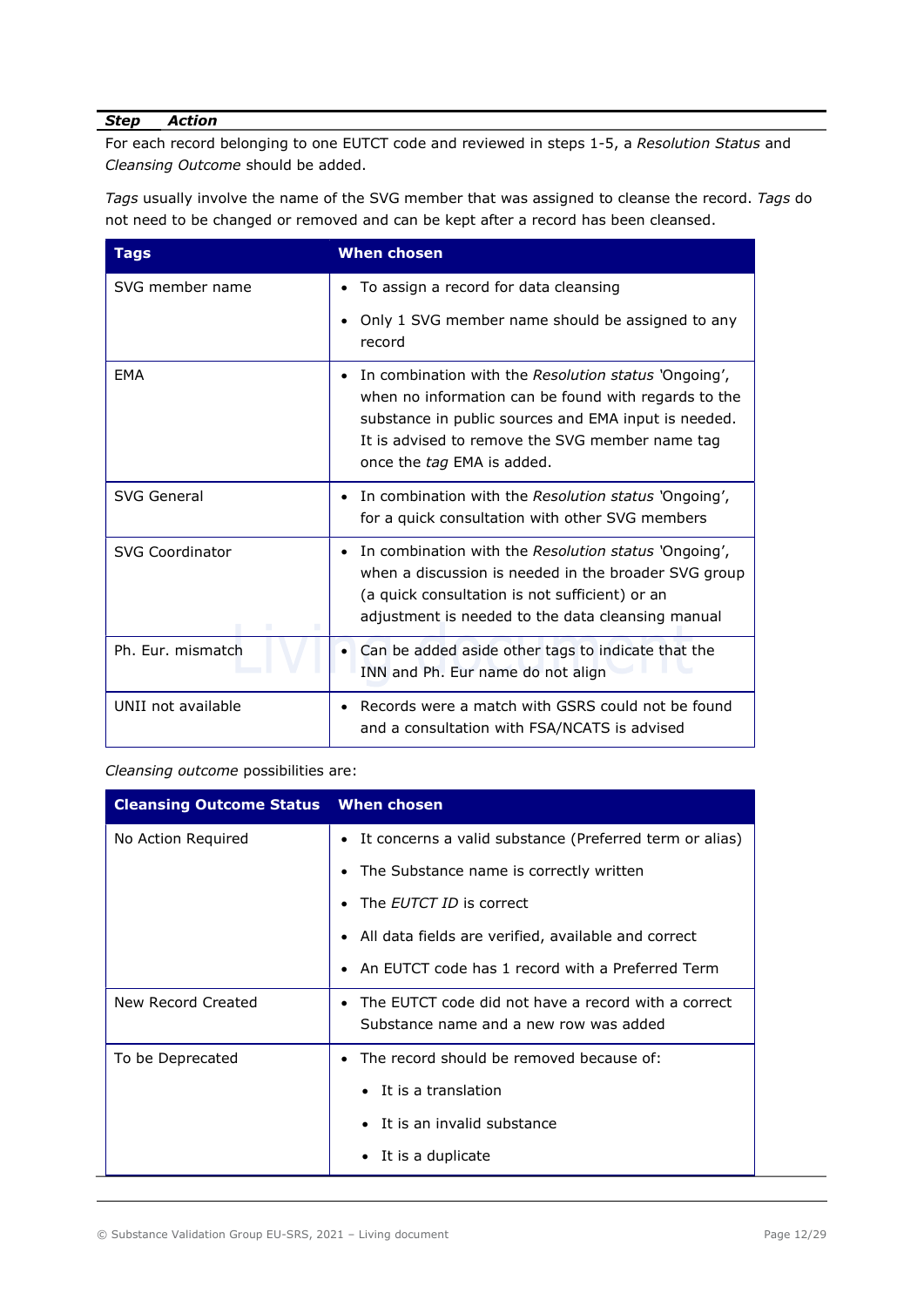| Action<br><b>Step</b> |                                                                                       |
|-----------------------|---------------------------------------------------------------------------------------|
| Record changed        | • Any changes made with regards to:                                                   |
|                       | • EUTCT ID                                                                            |
|                       | • EUTCT Substance Type                                                                |
|                       | • EUTCT Substance Name                                                                |
|                       | • EUTCT Substance Name Type                                                           |
|                       | Note: Changes to the GSRS match or the EU-SRS<br>name type do not lead to this status |

The list of possible outcomes to choose from for the Resolution Status are:

| <b>Resolution Status*</b>      | <b>When chosen</b>                                                                                                                                                                                                                                                                                  |
|--------------------------------|-----------------------------------------------------------------------------------------------------------------------------------------------------------------------------------------------------------------------------------------------------------------------------------------------------|
| Review Completed               | The full EUTCT code has been verified                                                                                                                                                                                                                                                               |
|                                | The full EUTCT code is ready for a review                                                                                                                                                                                                                                                           |
| Ready for EMA review           | The full EUTCT ID previously had the Resolution<br>$\bullet$<br>Status 'Review Completed' and was reviewed by the<br>SVG. Once a record receives this status, it is ready for<br>EMA review. After EMA review, the status will be<br>changed to 'Extracted for Upload' by the SVG<br>coordinator.   |
| <b>Adjusted Substance Type</b> | • The EUTCT Substance Type was changed, and further<br>cleansing is discontinued as the Substance Type is not<br>in scope of the current cleansing activities.                                                                                                                                      |
|                                | Note: in case the record is in scope of current activities<br>and cleansing of a record with an adjusted substance<br>type was finalized, the Resolution can be changed into<br>'Review Completed'.                                                                                                 |
| Ongoing                        | Data cleansing is ongoing and not finalized. This<br>$\bullet$<br>status should be combined with a SVG member tag.                                                                                                                                                                                  |
| For Discussion                 | There are unclarities with regards to the cleansing of<br>$\bullet$<br>the record and further discussion is needed. A<br>discussion has been held within the subgroup<br>(Ongoing - SVG), but without satisfying result. A<br>further deep dive is needed into the record by a<br>substance expert. |
| Parked                         | Any record type that will be dealt with in a later stage,<br>due to agreed reasons, e.g.:                                                                                                                                                                                                           |
|                                | Records are easier to cleanse in one<br>$\circ$<br>session, when all records of a group have<br>been gathered                                                                                                                                                                                       |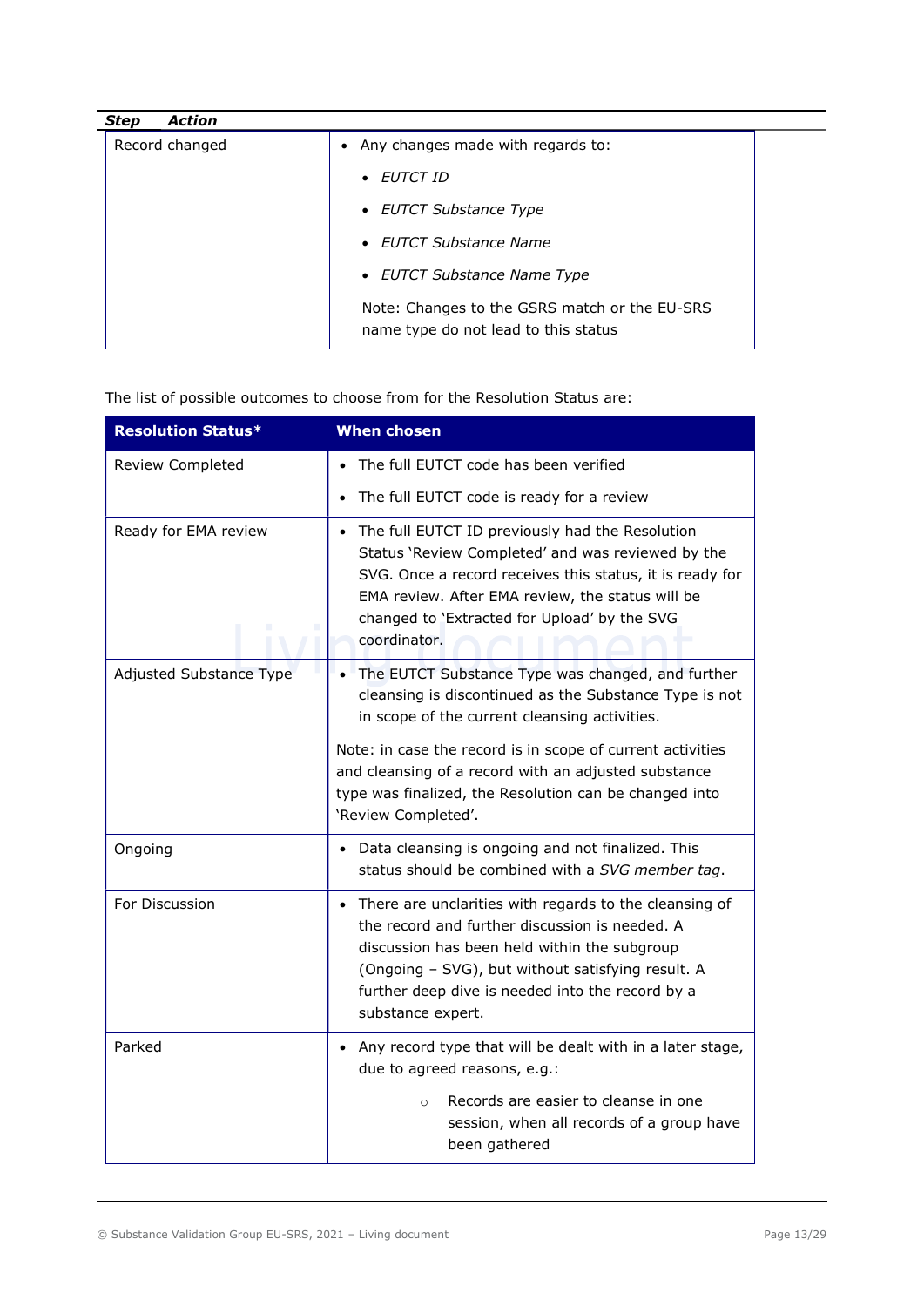\*Note: Once a record has been reviewed and adjusted in SMS, the record gets the resolution status 'Extracted for Upload'. This status is added to Sporify by the SVG Coordinator. In case an SVG member finds a record with this status in Sporify to contain a mistake, the SVG member is allowed to correct the mistake and sets the resolution status of entire EUTCT ID back to 'Review Completed'. This ensures the record goes through the review cycle again.

Note: Make sure each record has a Resolution status and a Cleansing outcome at the end, or a record will not be reviewed.

#### 7

Once all records belonging to 1 EUTCT code have been cleansed, SVG members perform an additional search in the list of substances to find any relevant or related substances with a different EUTCT code, that should be cleansed at the same time. Such checks could include:

- Salts or hydrates related to the substance reviewed
- Free base, free acid, active moiety check (especially for substances with only a company code)
- Check of expected duplicates, when common substance names are not listed under the original EUTCT code, but are expected to belong to a substance
	- $\circ$  Note: when a duplicate record is found, with a different EUTCT code, SVG members need to indicate this in the record by: adding a comment in Sporify, mentioning it concerns a duplicate. The EUTCT ID of the duplicate record is to be mentioned in the EUTCT Adjusted ID field. Note that the final choice which EUTCT ID is kept and which is deprecated, is made by EMA based on the impact on products and procedures linked to those EUTCT IDs. The advice made by the SVG which name is correct and needs to be kept, is followed.

## 3.3 Review cleansed data

Once a full EUTCT code has been cleansed, the SVG coordinator initiates a review of all substances belonging to that EUTCT code. The review itself consists of 2 steps, after which the Sporify status is adjusted.



Figure 4 Workflow of the review process

## 3.3.1 Scientific review

The scientific review is performed by SVG members based on calculated risk:

- 100% review of records with a proposed change are reviewed
- 10% of Preferred Terms with no action required are reviewed by random sample
- 0% of aliases with no action required are reviewed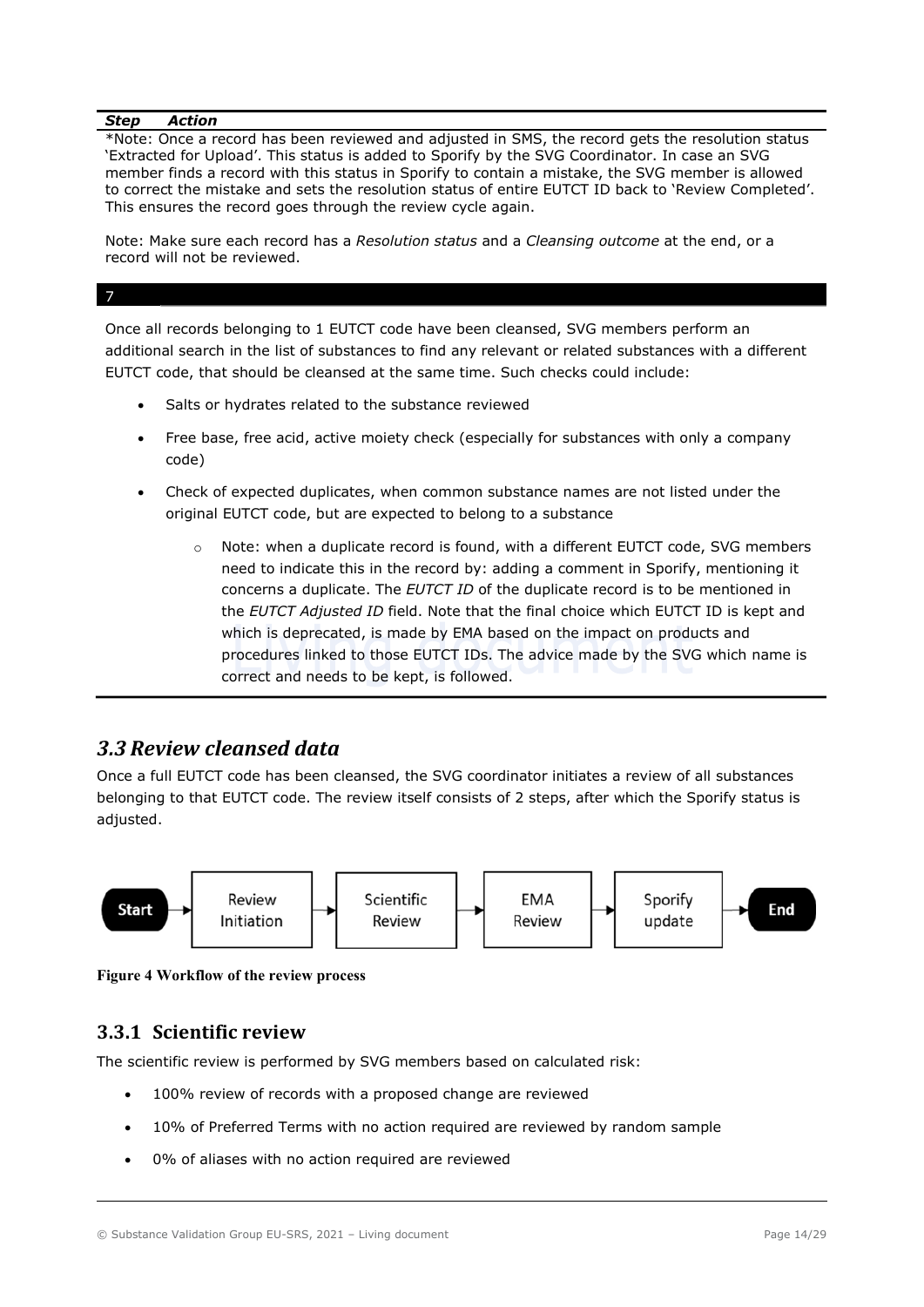The review is performed in Sporify. Any record that has the resolution status 'Review Completed' is ready for SVG review. SVG members perform the review in Sporify, verifying the same fields as during cleansing. An additional tag was added to Sporify 'Ready for Review', allowing SVG members to easily find EUTCT IDs ready for a review.

## 3.3.1.1 The scientific review process (SVG review)

- 1. SVG members search for an EUTCT ID with Resolution status 'Review Completed' or the tag 'Ready for Review' in Sporify.
- 2. SVG members review each EUTCT ID for its Preferred terms and aliases according to the data cleansing process and look at all fields that could have been cleansed.
- 3. In case a mistake is found, this is immediately updated in Sporify.
- 4. Once finalized, the status of all records belonging to the EUTCT ID are set to 'Ready for EMA review'.
- 5. SVG members can continue with the next record.

## 3.3.2 EMA review

The EMA review concerns a second peer review and impact assessment of the proposed changes. The impact is assessed to determine what change needs to be made in SMS: changing the substance type, addition of new name, correction of a typo in a name, removal of a name, conversion of an alias to a translation, creation of a new substance or nullification. Additionally, the downstream impact is verified to see if any procedure or product record is impacted. Based on the type of change and its downstream impact, it is decided when the change could be made.

In case any mistakes are found during the review, the record goes back into the data cleansing process.

## 3.3.3 Sporify update

After a full EUTCT code has been cleansed, the records' status in Sporify is adjusted, so that these records are excluded from any future cleansing and review activities.

## 3.4 Upload in SMS

Once a record has gone through the review process successfully, changes in SMS will be made based on the EMA impact assessment, on regular basis during the project, with the exception of nullification, as this functionality still needs to be fully developed. Nullification will therefore be done in due time for a few records. Note that veterinary chemicals have been fully updated in SMS already.

It is the intention to make the EUTCT codes that have been cleansed and are processed in SMS public, together with a summary of the changes made.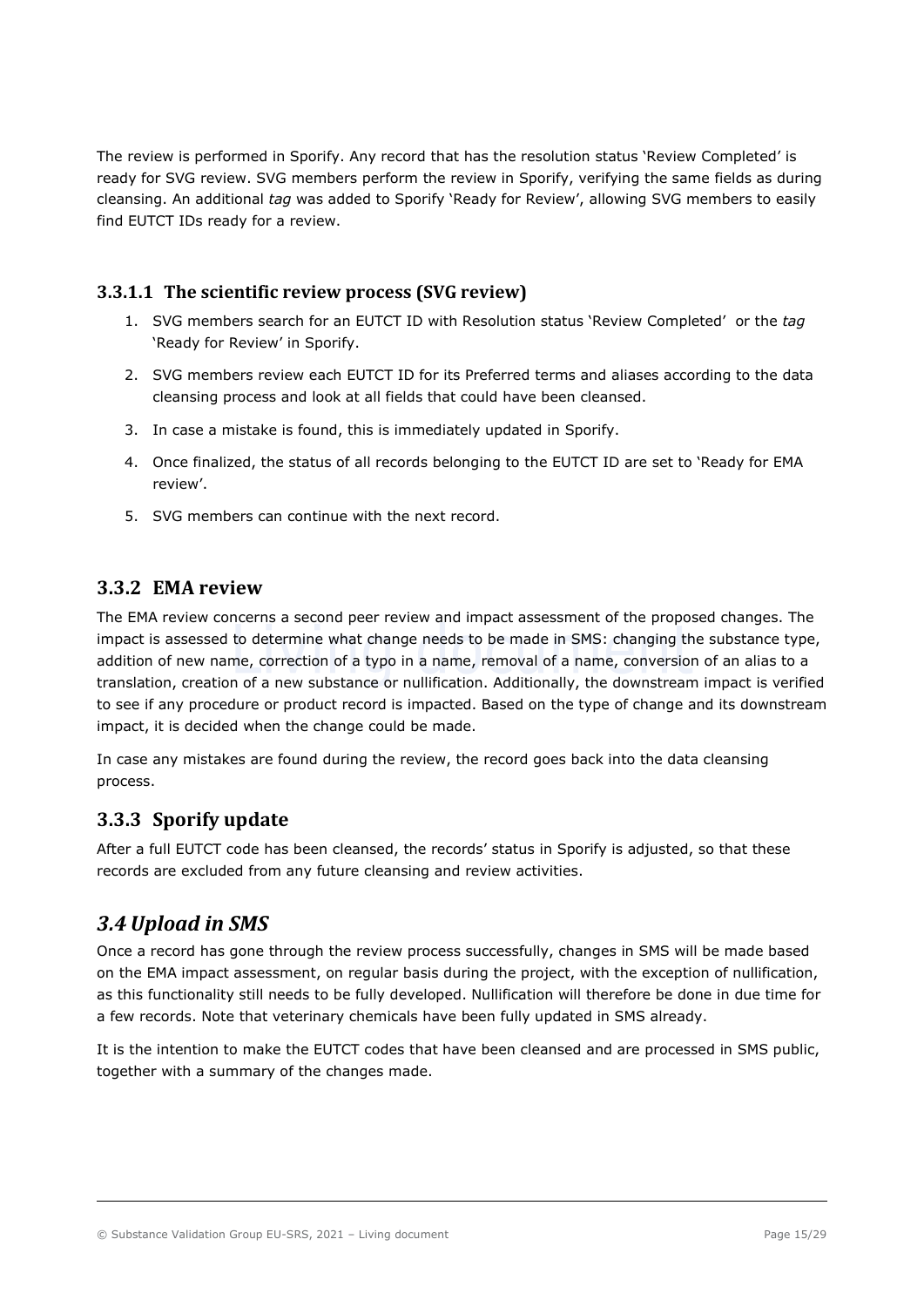# 4 General Data Cleansing Guidance

In order to ensure that data cleansing is performed in a harmonised way, data cleansing rules have been established and agreed upon within the SVG and EMA. References to external documentation are made where necessary. This chapter provides general guidance, independent of Substance Type. Specific guidance per Substance Type is listed in the specific Substance Type chapter.

The concepts required for the unique identification and description of substances are described in the ISO 11238 IDMP standard on substances. Guidelines for implementing ISO 11238 are provided in the technical specification ISO/TS 19844. Although ISO 11238 does not provide any guidance on substance nomenclature, it does provide a structure for the capture of names and codes that are used to refer to a substance. This section aims to provide supplementary guidance and should be read in conjunction with the standard and technical specification.

## 4.1 Substance Type

Substance Types are aligned with the Substance Types available in RMS<sup>2</sup>, which is based on ISO IDMP. Substances shall be defined using one of the following terms:

- Chemical
- Mixture
- Nucleic acid
- Polymer
- Protein Other
- Protein Vaccine
- Specified Substance Group 1
- Specified Substance Group 2
- Specified Substance Group 3
- Specified Substance Group 4
- Structurally Diverse Allergen
- Structurally Diverse Cell therapy
- Structurally Diverse Herbal
- Structurally Diverse Other
- Structurally Diverse Plasma derived
- Structurally Diverse Polyclonal Immunoglobulin
- Structurally Diverse Vaccine

© Substance Validation Group EU-SRS, 2021 – Living document Page 16/29

<sup>2</sup> https://spor.ema.europa.eu/rmswi/#/lists/100000075826/terms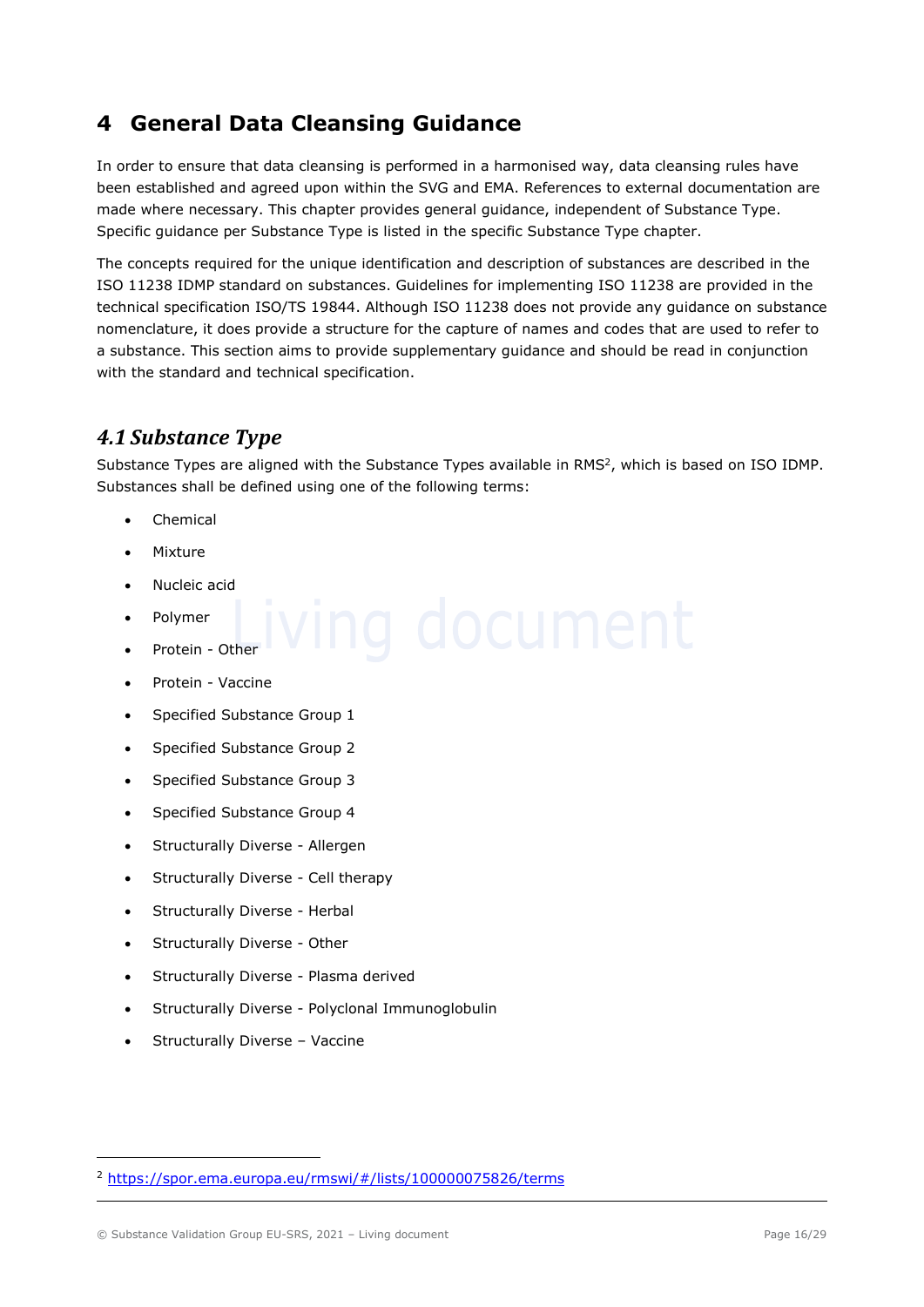## 4.2 Name types

The EU-SRS system will contain name type information. During data cleansing, EMA data can therefore be enriched with a name type. ISO 11238 list several name types. Within the EU-SRS project, examples of name types used are:

 Common name, Company name, Multisubstance material, Official name, Scientific name, Specified substance group 1, Specified substance group 2, Specified substance group 3 and systematic name.

## 4.3 Naming convention

In SMS, each unique substance receives an SMS ID (EUTCT ID) and each EUTCT ID has one substance Preferred Term. The Preferred Term is the best substance name available at a given time and could change over time.

## 4.3.1 Hierarchy for Preferred Terms

The Preferred Term of a substance should be selected according to the priority ranking of the following reference sources and name types:

1. European Pharmacopoeia (Ph. Eur.) (Official Name Type)

NOTE: There are cases were the Ph. Eur. name and the INN name are not aligned or where the monograph definition does not give sufficient level of depth. For these cases, we look at a case-by-case basis what name would reflect the substance best. Though, a general approach was decided on that is applicable for most cases, which was agreed with EDQM: In case only 1 monograph title exists currently, pointing to two or more substances, these need to be split up in SMS/EU-SRS.

EDQM plans to update these monographs in the future as well. The downstream impact of this approach in SMS on products and other EMA systems is currently being assessed and further communication will be released.

| Current Ph. Eur. Title<br>in SMS | New additional Ph. Eur. Title<br>added to SMS | <b>EUTCT IDS</b>                                                                                        |
|----------------------------------|-----------------------------------------------|---------------------------------------------------------------------------------------------------------|
| Fosfomycin calcium               | Fosfomycin calcium<br>monohydrate             | 100000091471<br>Fosfomycin calcium                                                                      |
|                                  |                                               | 100000127992<br>Fosfomycin calcium monohydrate                                                          |
| Chloroquine sulfate              | Chloroquine sulfate<br>monohydrate            | 100000090551<br>Chloroquine sulfate<br><b>EUTCT ID to be created</b><br>Chloroquine sulfate monohydrate |

NOTE: If the name in Ph. Eur. does not fully reflect the structure, then add an alias to reflect the structure correctly.

2. Recommended International Non-Proprietary Name (rINN) (Official Name Type)

NOTE 1: An INN for a new chemical entity does not routinely specify the stereoisomeric state of the molecule in the non-proprietary name. If stereochemistry has been determined, then this information is presented in the chemical name(s) to identify the substance. An INN can,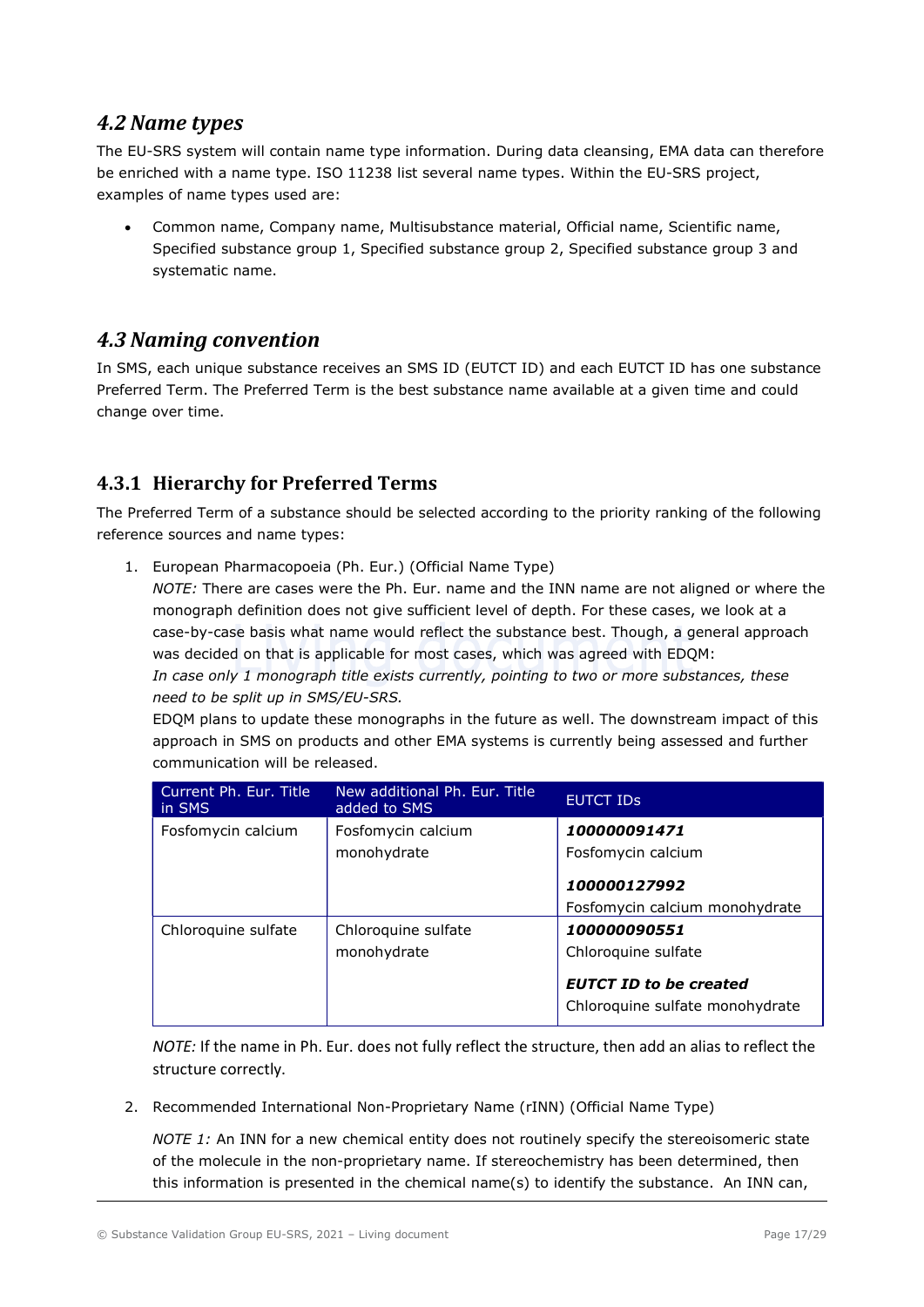therefore, represent the racemic mixture (e.g. ibuprofen), the levo-isomer (e.g. amifostine), or the dextro-isomer (e.g. butopamine).

NOTE 2: Details on how the INN names are established can be found here: http://origin.who.int/medicines/services/inn/stembook/en/

- 3. Other official name type with EU jurisdiction (INCI, BAN, etc.)
- 4. Common name mentioned in the SmPC or PiL (Common Name Type)
- 5. International Union of Pure and Applied Chemistry (IUPAC) name (Systematic Name Type)

NOTE: Different formats are accepted for systematic names. If the format used is correct according to any of these acceptable formats, the systematic name is to be kept and no other formats need to be added.

- 6. Other systematic name (Systematic Name Type)
- 7. Company code

NOTE: A company code can be temporarily used as a Preferred Term only if no other name is available in the public domain, e.g. for substances under development. Once another name becomes available, the company code should be changed into an alias and another term should become the Preferred Term.

## 4.3.2 Aliases

Aliases are valid alternative names for a Preferred Term, according to valid reference sources. SMS provides aliases when available.

In addition to the sources/name types used for preferred terms, the following sources can also be used for aliases:

- Proposed INN (pINN) (Official Name Type)
- United States Approved Name (USAN) (Official Name Type)
- United States Pharmacopoeia (USP) (Official Name Type)
- Japanese Approved Name (JAN) (Official Name Type)
- Official name in other jurisdiction, e.g. AAN (Official Name Type)

In addition, other common names can be used as aliases when:

- It is cited as such in a valid reference source; Example: Ascorbic acid = Vitamin C
- The name is presented differently based on order of the words or when there is a comma or hyphen or brackets in the substance name:

Example: Fluoxetine hydrochloride = Hydrochloride fluoxetine

Example: Calcitonin (Human) = Calcitonin, Human

• The name contains an E-number. E-Numbers are acceptable as alias of an approved substance name and shall be written according to the Commission Regulation (EU) No 231/2012. In case there are multiple aliases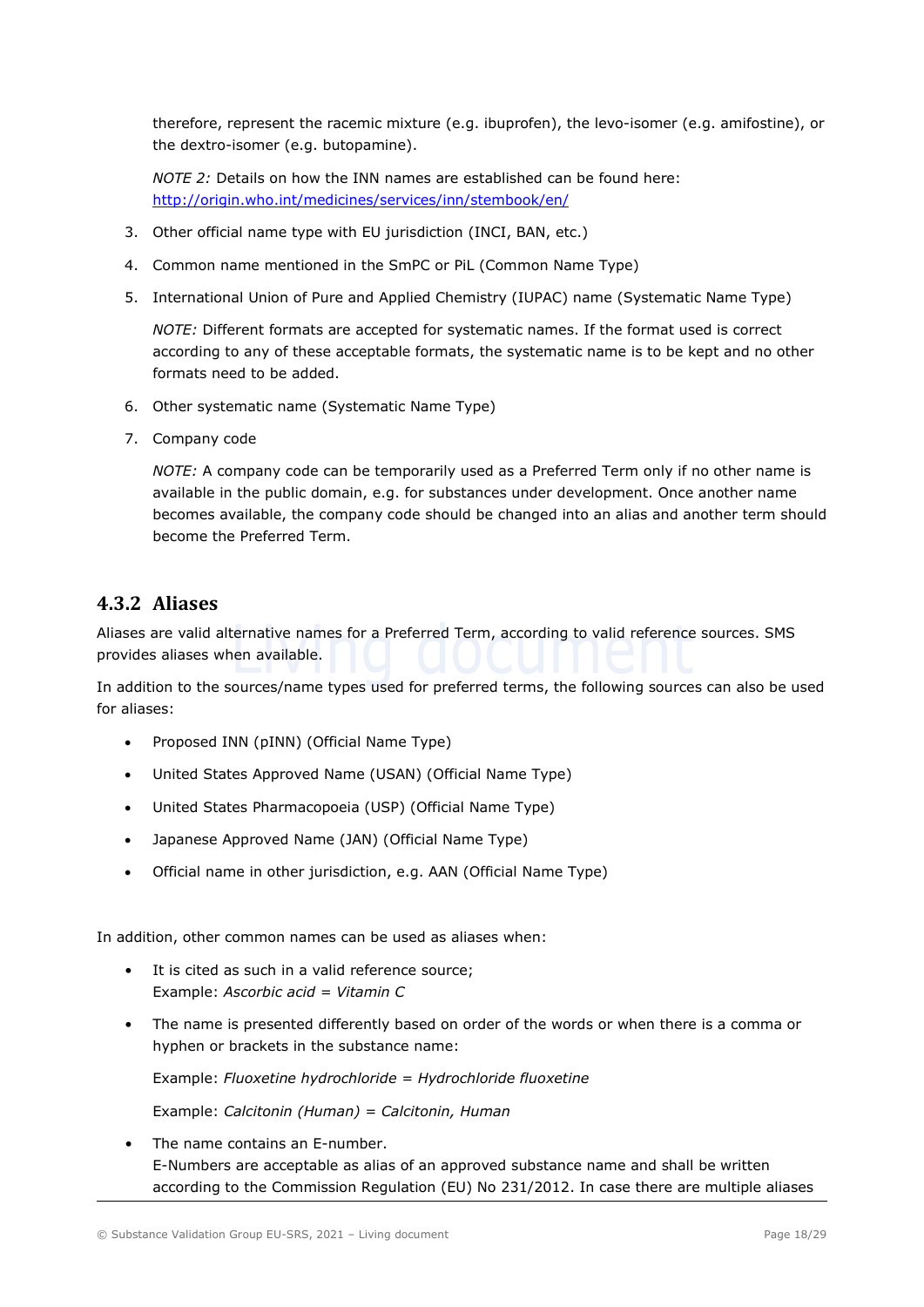with different writings of the E-number, one shall be kept with correct writing. NOTE: specific E numbers should be used. E numbers should not be applied to a full group.

Example: Preferred Term: Calcium hydroxide; Alias: Calcium hydroxide (E 526);

Example: Preferred Term: Calcium triphosphate Alias: Calcium triphosphate (E 341 (iii))

- The name is a Latin translation.
- The name is an American English writing.

| <b>EU English</b> | <b>US English</b> | <b>Comment</b>             |
|-------------------|-------------------|----------------------------|
| -oxide            | -oxyde            | Use of "i" in UK, and "y"  |
|                   |                   | in US                      |
| -ilate            | -ylate            | Standard ending            |
|                   |                   | see examples of use        |
|                   |                   | below                      |
| -f-               | $-ph-$            | Pronounce "F" see          |
|                   |                   | examples below             |
| aluminium         | aluminum          | Translation from latin can |
|                   |                   | be different               |
| besilate          | besylate          |                            |
| camsilate         | camsylate         |                            |
| colour            | color             |                            |
| mesilate          | mesylate          |                            |
| sulfuric          | sulphuric         |                            |
| tosilate          | tosylate          |                            |

Table 2 Examples showing different spellings between EU English and US English

Note: Translations in all EU languages are valid substance names and are registered in SMS. However, they are not in scope of this data cleansing exercise.

## 4.3.3 Invalid substance names

Any substance name that is not an alias as described in paragraph 4.3.2 and that is not available in any valid reference source is considered invalid and should be deprecated.

Not acceptable names include:

- Product names: Product names should not be inserted as substance names. This applies also in cases where in official reference sources they are reported as a synonym of the substance.
- Pharmaceutical product characteristics as part of the substance name; Pharmaceutical product characteristics reported as part of the substance name e.g. 'For Injection', 'For Solution for Infusion' are acceptable in the dictionary only if these are referring in a specific Pharmacopoeia monograph. Otherwise, the term is not considered to be valid.

### Example 2:

Calcium gluconate 50 mg/ml is not a valid substance name. The strength should be expressed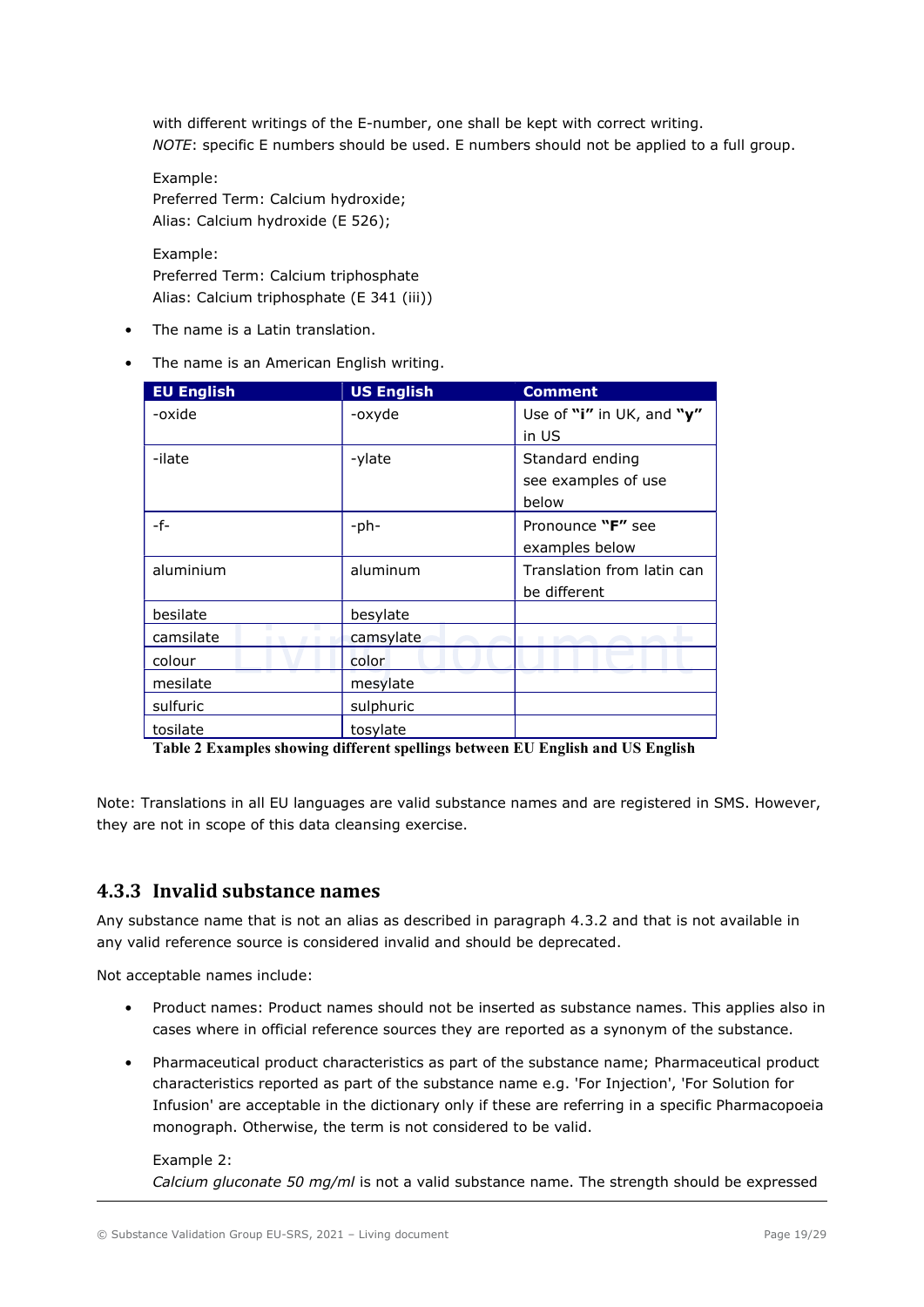in the context of the product submission, as part of the pharmaceutical product information in the field relevant to the active ingredient or excipients.

NOTE: The expression of the strength is different from the concentration of a substance; in this case the information can be included in the name according to the definition of Specified Substance Group 1. e.g.: Hydrochloride1N

• Substance names in in the form 'SUBSTANCE NAME (AS SOLVATED/SALT/PRODRUG)';

#### Example 1:

Clopidogrel (as hydrochloride) or 'Abacavir (as abacavir sulfate) are not valid substance names. Instead, for Clopidogrel (as hydrochloride) the name Clopidogrel or Clopidogrel hydrochloride should be used. This applies to terms in English and translations.

#### Example 2:

Macrogol (PEG 400) or Macrogol 400 (PEG 400) are not valid names. The substance names should be Macrogol 400, Polyethylene glycol 400 and PEG 400.

• Multiple substance names or Substance Type; A substance is considered not valid when the name refers to a class of substances or when more substances are listed (e.g. separated with commas, pluses).

#### Example 1:

Antihypertensives is referring to a therapeutic class and is not a valid substance name; Antihistaminics is referring to a therapeutic class and is not a valid substance name; Herbals+ Vitamins + Minerals is a multiple name also referring to a groups of substances and is not a valid substance name; Vitamin C, Acerola, Propolis is referring to a list of substances, which should be registered individually.

#### Example 2:

Substance names like Vitamins NOS and Lipids NOS (NOS = not otherwise specified) are not valid for the reason explained above.

#### Example 3:

Caramel 150 is considered not valid. This excipient should be further specified as Caramel 150A, Caramel 150B or Caramel 150C in accordance with Commission Regulation (EU) No 231/2012".

#### Example 4:

Codes that refers to more than one substance like acronym describing chemotherapy (All BMF-86). Exceptions: names referring to Substance Type but that are reported in individual case safety reports (ICSRs) must be retained in XEVMPD due to safety monitoring and public health purposes.

#### Example 5:

Immunoglobulins and Pancreatic Enzymes. The Substance Type to be chosen for these records is to be defined but for the purposes of the cleansing 'Concept' should be used.

- Molecular formulas used as name
- HCl instead of Hydrochloride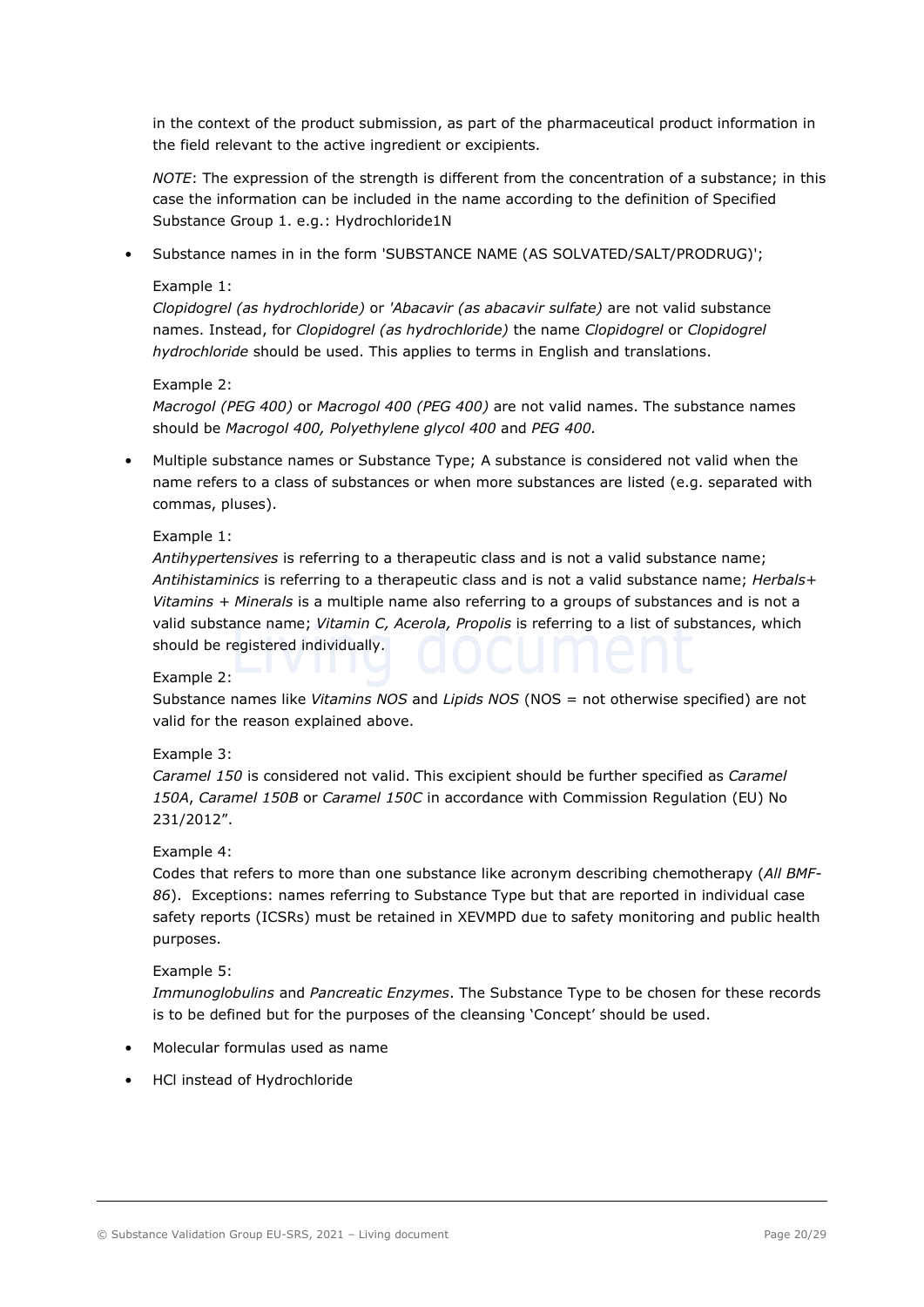### 4.3.3.1 Exceptions to the rules for invalid naming

• Exception to the above rules: in case an invalid name is the most known and commonly used name, but only as an alias.

Example:

EDTA is accepted as an alias for Edetic acid as the end user is expected to search for EDTA instead of the Ph. Eur. name Edetic acid.

## 4.4 General Data Cleansing Principles

- No records should be deleted from Sporify
- Substance names can be added to the existing substance list when the substance cannot be uniquely identified without the addition. If a systematic name is missing, the existing record can be extended with systematic names as an alias, where needed. The Systematic name may be a mandatory name in certain cases, e.g. when only a Company Code is available.
- EMA-original data will stay unchanged during data cleansing activities and any changes are made in a separate column.
- In case changes to the record are proposed, or questions are raised, this should be clearly described in the Sporify comment field, to ease answering the question or reviewing the proposed change by other SVG members or EMA.
- When adding a new Substance in Sporify, only the first letter should be capitalized and no dots are used within names, e.g. "Beta-damascone" is found in GSRS as in ".BETA.-DAMASCONE".
- In case duplicate substances are found in Sporify, a comment needs to be added mentioning the EUTCT code of the duplicate in the record that is chosen to be retained. The final choice which EUTCT code is kept, is made by EMA and depends on the number of products attached to a substance name.
- The EU-SRS Preferred Term should be written in European English. Any US English term is however to be kept as an alias.
- The Preferred Term at substance level should not contain a comma; commas are used to go to a different substance level. An exception to the rule is seen with vaccines. Example: Codeine phosphate is preferred over Codeine, phosphate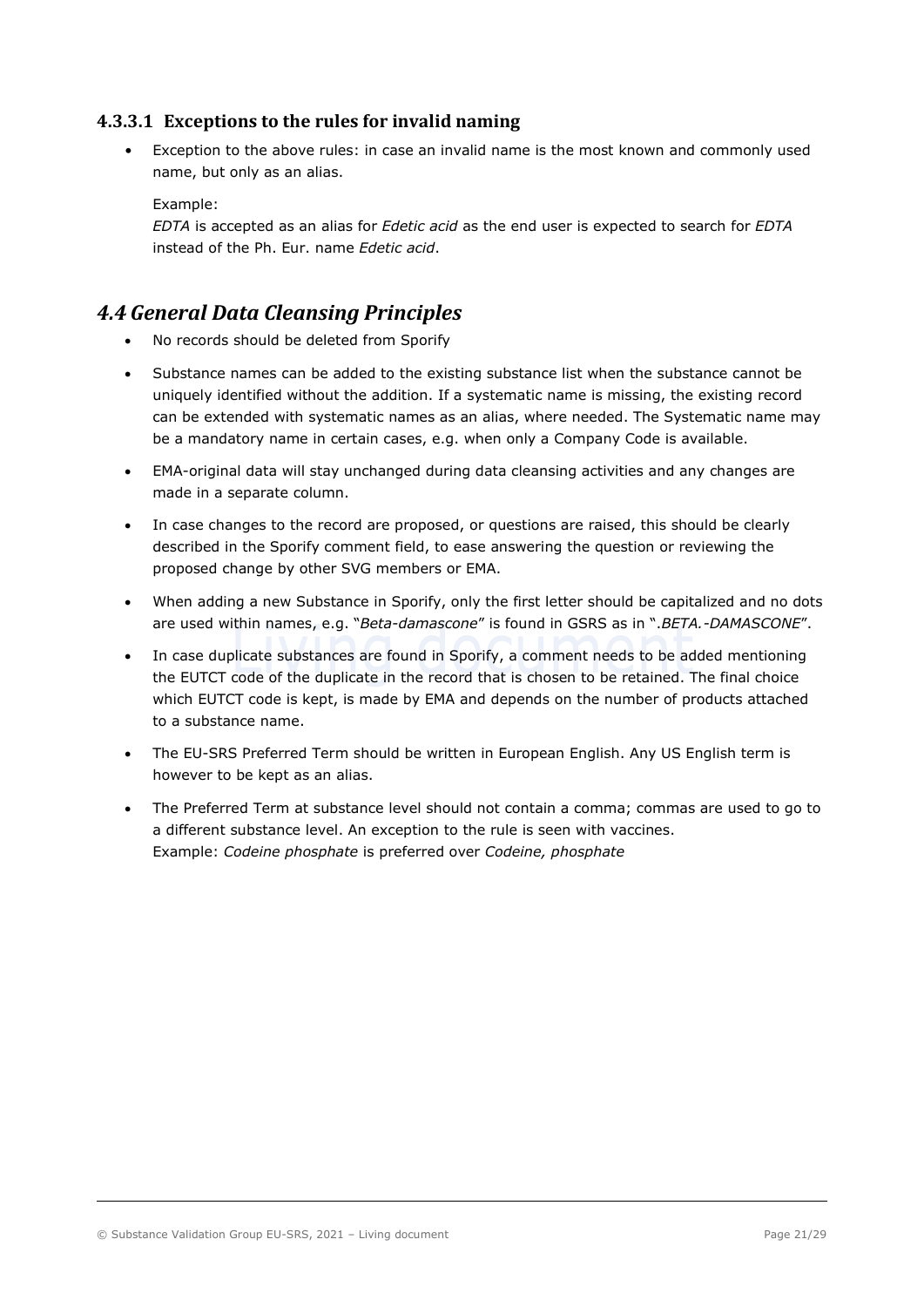# 4.5 List of databases

When additional information concerning a substance is needed, the following databases can be used as a reference.

| <b>Database Name</b>                               | <b>Description</b>                                                                                                                                                                                                                                                                                                                                                                                                              |
|----------------------------------------------------|---------------------------------------------------------------------------------------------------------------------------------------------------------------------------------------------------------------------------------------------------------------------------------------------------------------------------------------------------------------------------------------------------------------------------------|
| <b>INN</b>                                         | The INN Programme assigns International Nonproprietary<br>Names to medicinal substances through a broad consultative<br>process. WHO is responsible for the INNs.                                                                                                                                                                                                                                                               |
| European Pharmacopoeia                             | The purpose of the European Pharmacopoeia is to promote<br>public health by the provision of recognised common standards<br>for the quality of medicines and their components. As these<br>standards ensure that medicines reaching the market are safe<br>for use by patients, it is essential that they are appropriate.<br>Their existence also facilitates the free movement of medicinal<br>products in Europe and beyond. |
| <b>Medicines Complete</b>                          | A site which guides on to several different publications,<br>databases containing information about medicines.                                                                                                                                                                                                                                                                                                                  |
| <b>Inxight: Drugs</b>                              | Site provided by NIH, National Center for Advancing<br>Translational Sciences. Information about e.g. treatment and<br>pharmacology.                                                                                                                                                                                                                                                                                            |
| <b>FDA Substance Registration</b><br><b>System</b> | Registration system in the U.S. by FDA and the U.S. National<br>Library of Medicine (NIH), provides UNII-codes, Unique<br>Ingredient Identifier.                                                                                                                                                                                                                                                                                |
| G-SRS                                              | Database built by GINAS, NIH. This is the basis for the EU-SRS.                                                                                                                                                                                                                                                                                                                                                                 |
| <b>United States Approved Names</b>                | This is a site for USAN, where to find the approved names,<br>provided by American Medical Association, AMA.                                                                                                                                                                                                                                                                                                                    |
| <b>Japanese Accepted Names</b>                     | This is a site for JAN, where to find the approved names, as part<br>of the Japanese Pharmacopoeia.                                                                                                                                                                                                                                                                                                                             |
| PubChem                                            | Chemical information from authoritative sources provided by<br>U.S. National Library of medicine, NIH                                                                                                                                                                                                                                                                                                                           |
| <b>European Union Food Additives</b>               | This database can serve as a tool to inform about the food<br>additives approved for use in food in the EU and their<br>conditions of use. It is based on the Union list of food.                                                                                                                                                                                                                                               |
| <b>EU CosIng</b>                                   | CosIng is the European Commission database for information<br>on cosmetic substances and ingredients.                                                                                                                                                                                                                                                                                                                           |
| <b>European Chemicals Agency</b>                   | ECHA is an agency of the European Union and the site<br>provides data from registration dossiers.                                                                                                                                                                                                                                                                                                                               |
| <b>EC Active substance database</b>                | Site from the European Commission and it provides General<br>index of products by active substance.                                                                                                                                                                                                                                                                                                                             |
| Merck Index                                        | Online version of the Merck index, regarded as the most<br>authoritative and reliable source of information on chemicals,<br>drugs and biologicals. Now this trusted resource is available<br>online from the Royal Society of Chemistry.                                                                                                                                                                                       |
| <b>EU Orphan Database</b>                          | Site from the European Commission and it provides The<br>Community Register of orphan medicinal products.                                                                                                                                                                                                                                                                                                                       |

# 4.5.1 General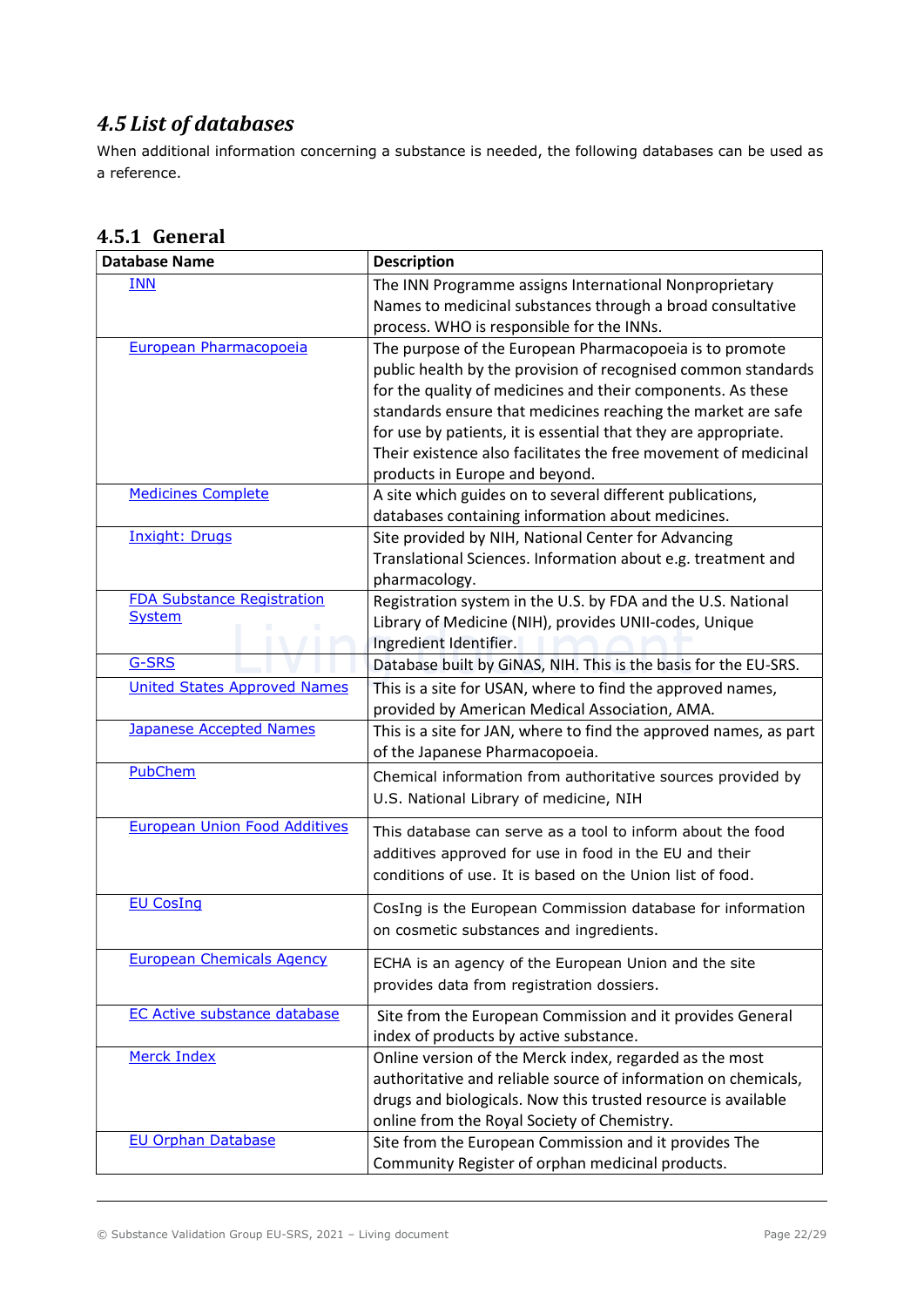| FDA Orphan substance database      | Site from FDA and it provides The Community Register of<br>orphan medicinal products.                                                                                                                         |
|------------------------------------|---------------------------------------------------------------------------------------------------------------------------------------------------------------------------------------------------------------|
| <b>Index Nominum</b>               | This is an International Database of Pharmaceutical<br>Substances and Preparations, provided by Wissenschaftliche<br>Verlagsgesellschaft Stuttgart                                                            |
| <b>International Pharmacopoeia</b> | International Pharmacopoeia provided by WHO.                                                                                                                                                                  |
| <b>Scifinder</b>                   | Research discovery application that provides integrated access<br>to the world's most comprehensive and authoritative source of<br>references, substances and reactions in chemistry and related<br>sciences. |

## 4.5.2 Proteins

| <b>Database Name</b> | <b>Description</b>                                            |
|----------------------|---------------------------------------------------------------|
| <b>UniProt</b>       | The mission of UniProt is to provide the scientific community |
|                      | with a comprehensive, high-quality and freely accessible      |
|                      | resource of protein sequence and functional information.      |

# 4.5.3 Vaccines

| <b>Database Name</b>                                     | <b>Description</b>                                                                                                                                                                                                                                                                                                                                           |
|----------------------------------------------------------|--------------------------------------------------------------------------------------------------------------------------------------------------------------------------------------------------------------------------------------------------------------------------------------------------------------------------------------------------------------|
| International Committee on<br><b>Taxonomy of Viruses</b> | A site for information about viruses, it is also possible to send<br>a question for help on this site.                                                                                                                                                                                                                                                       |
| <b>WHO Influenza Vaccines</b>                            | A site where information about Influenza Vaccines are<br>published by WHO.                                                                                                                                                                                                                                                                                   |
| Influenza Research Database                              | A database updated by a project funded by The National<br>Institute of Allergy and Infectious Diseases (NIH/DHHS), it<br>provides a resource for the influenza virus research<br>community that will facilitate an understanding of the<br>influenza virus and how it interacts with the host organism,<br>leading to new treatments and preventive actions. |

# 4.5.4 Excipients

| <b>Database Name</b>         | <b>Description</b>                                            |
|------------------------------|---------------------------------------------------------------|
| <b>FDA Inactive Database</b> | Site provided by FDA with a database of Inactive ingredients. |
| Colorcon                     | Site with information about excipients used for coating,      |
|                              | colouring and solid dose design.                              |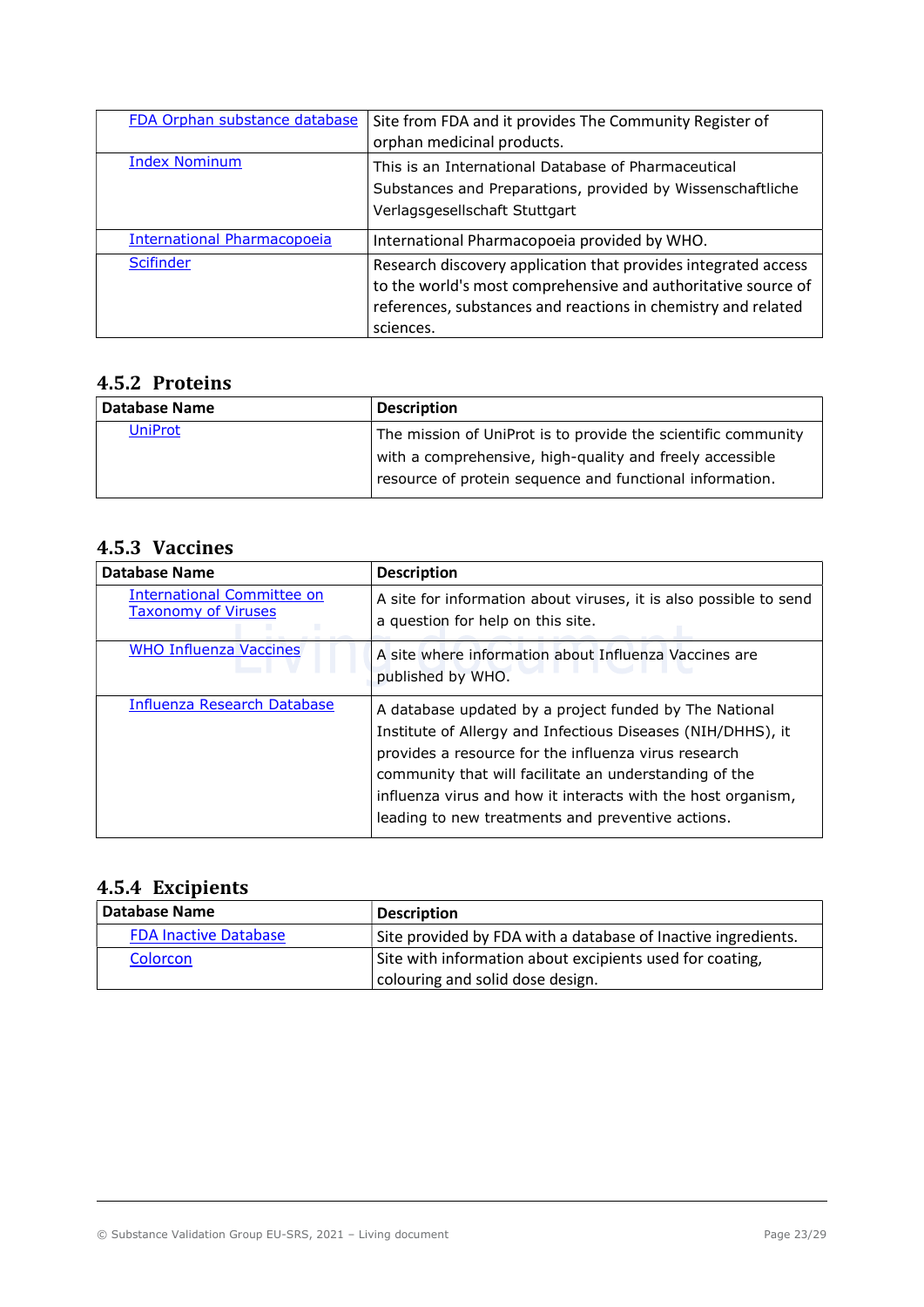# 5 Chemicals

This chapter provides specific rules followed when cleansing Chemical substances. General Data Cleansing Rules, overarching all Substance Types are outlined in chapter 4.

This chapter applies to human and veterinary chemicals.

# 5.1 Definition

The definition of Chemical substances is found in Annex B in the ISO-standard ISO/TS 19844.

## 5.2 Data cleansing rules

- Veterinary chemicals are treated like human chemicals and follow the rules outlined in this document. Official organization to be followed for human chemicals apply for veterinary chemicals.
- The order of the information on chemical substances is to state first the name of the active molecule followed by any additional information (hydration, salt ester). Example: Pheneticillin potassium is preferred to Potassium pheneticillin.
- If the substance does not exist as any hydrate, the addition "anhydrous" is superfluous. However, when a substance is a hydrate, then monohydrate or dihydrate is added. Note that in case the Ph. Eur. Name does not include the hydrate, the Ph. Eur. terminology still needs to be followed as Preferred Term. An alias can be added with the hydrate. Example 1: Naproxen Sodium is preferred to Naproxen sodium anhydrous

Example 2: Sildenafil citrate is the Pharmacopoeia name and the Preferred Term. Sildenafil dihydrogen citrate is an alias.

| EUTCT ID     | Correct Preferred Term               |
|--------------|--------------------------------------|
| 100000092627 | Emetine dihydrochloride              |
| 100000076113 | Emetine dihydrochloride pentahydrate |
| 100000076112 | Emetine dihydrochloride heptahydrate |

Example 3: Emetine dihydrochloride is preferred to Emetine dihydrochloride anhydrous

- Molecular formulas are not acceptable to be provided as such or as part of the name and the full English name should be retained as preferred name. Example: Tolycaine hydrochloride is preferred to Tolycaine HCl.
- The active moiety corresponds to a different substance (i.e. different EUTCT ID) than the respective salts, esters, or hydration forms. Example: Iron sulfate; EUTCT Code 1 Iron monohydrate; EUTCT Code 2 Iron tetrahydrate; EUTCT Code 3 Iron; EUTCT Code 4
- In the Preferred Term, ferrous/ ferric should be used. Within an alias, Iron (II) or Iron (III) is accepted, and the name will not be adjusted
- Enantiomer molecules should be entered as separate substances. Example: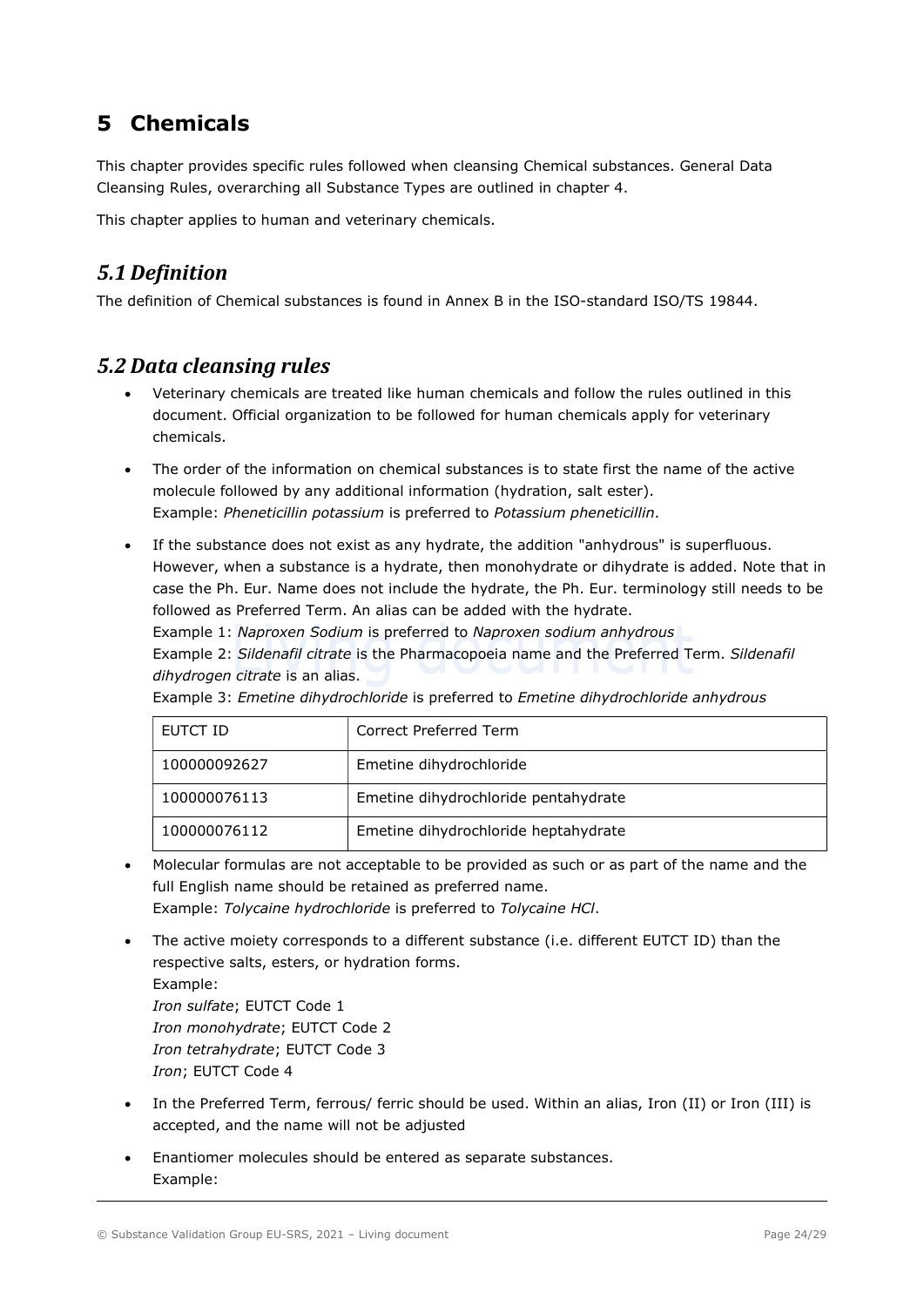Verbenone; EUTCT Code 1 D - Verbenone; EUTCT Code 2 L – Verbenone; EUTCT Code 3 DL- Verbenone; EUTCT Code 4

- According to the ISO 11238, irreversible changes in the underlying molecular structure of a substance are described as a modification of the antecedent material and the modification will typically result in a new chemical substance
- When two options are correct, we follow the approach of the European Pharmacopoeia (e.g. both cetyl alcohol and hexadecane-1-ol are correct, however the preferred term is cetyl alcohol)
- In case there are 2 or more moles of the base/ acid compared to the molecule of the salt, this needs to reflect the stoichiometric ratio's and the molecular weight. Both names are used, but the Di-active moiety form will be the name for the alias. Example: Atorvastatin hemicalcium is preferred to Di-atorvastatin calcium
- Ceramides used a nomenclature defined by INCI, whichh can be checked in the EC Cosmetic substances database. The nomenclature with numbers was decommissioned in 2014 and was replaced by letters. Example: Ceramide NP is preferred to Ceramide 3.
- Gangliosides are chemicals. Example: Monosialoganglioside sodium
- Naming of Isotopic inorganic salts should follow ISO.
- Hyoscine is preferred over Scopolamine

## 5.2.1 Radiopharmaceuticals naming convention

The following naming convention should be used for radiopharmaceuticals, based on the INN:

Radionuclide being the Isotope number - the Element symbol - Carrier agent name

- In the absence of an INN, a Ph. Eur. monograph title should be specified.
- When the Ph. Eur. monograph title contains additional characteristics (e.g. Technetium (99mTc) bicisate injection) the full monograph title should be provided as the official name of the substance.
- The USAN name cannot be specified as a substance preferred name.
- A systematic name can be the Preferred Term, when there is no better name available according to the Naming convention.
- The radionuclide applies to the full name of the radioactive isotope whereas the isotope number and element symbol may vary from one isotope to another (e.g. Cobalt (56Co) or Cobalt (60Co)).
- The carrier agent name relates to any additional element linked to the radionuclide.
- The Preferred Term for a di-substituted benzene ring is according to this example: 4-toluenesulfonic acid is preferred to "ortho, meta, para" or "2-, 3-, 4-"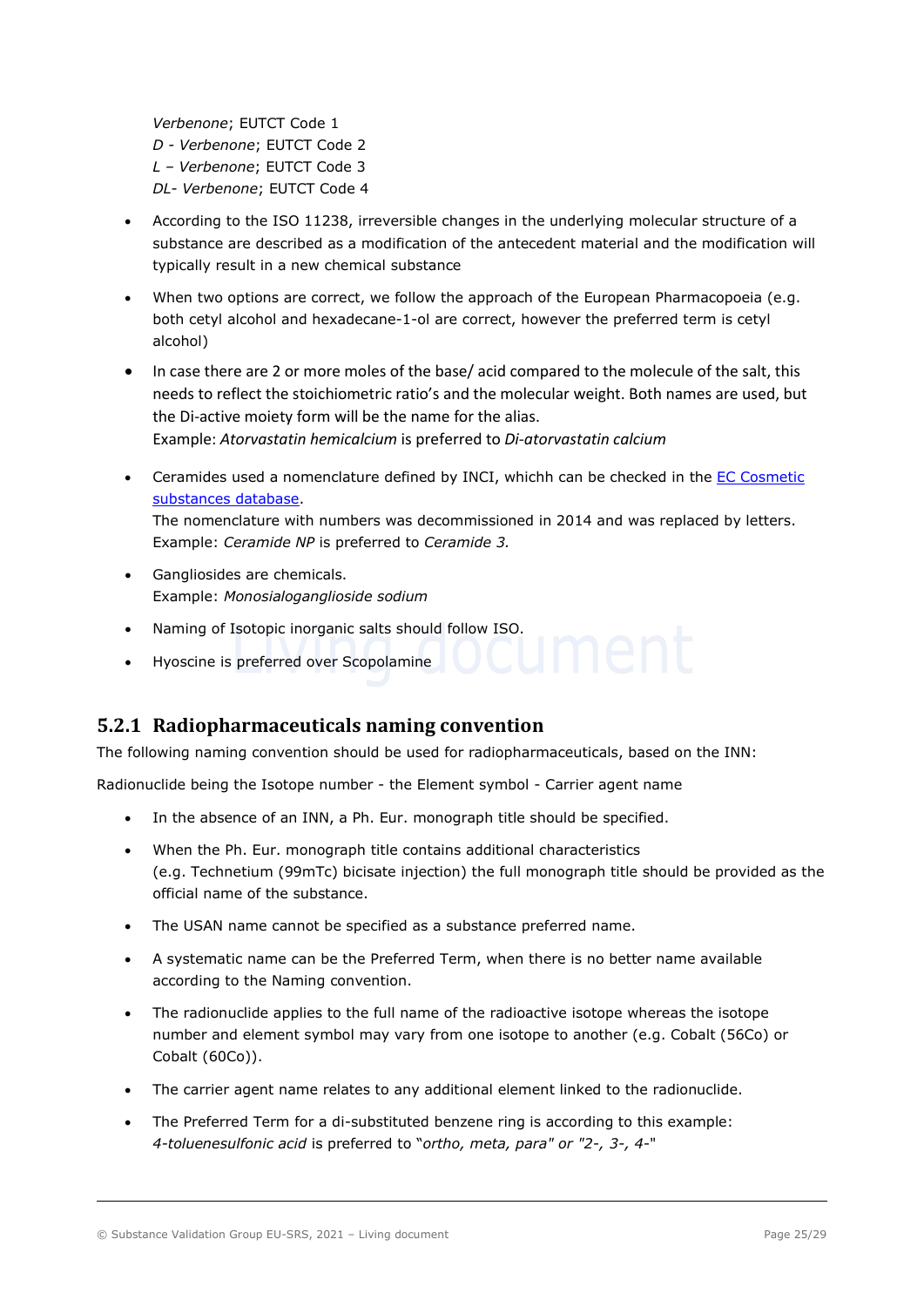# 5.3 Examples of correct naming

Examples of correct naming of Chemicals, based on the rules described above, are listed below.

 Hydrochloride: it contains the HCl-salt of a parent substance in which the amount of the salt moiety is not reflected in the name.

-dihydrochloride means two HCl-molecules and so on

- 'hydrate' in a substance name should be an 'alias'. The Preferred Term should specify hydrate with mono-, di- or x- hydrate. Only the term of 'hydrate' is allowed in case of a Nonstoichiometric substance or in case that the amount of water is variable. When this is the case the record should have a property 'Water content' which is defining the amount of water in the substance. -monohydrate means one H2O-molecule in the crystal lattice.

Example: Halometasone monohydrate is preferred to Halometasone hydrate

- -di, -tri and so on describes more than one H2O-molecule; -sesqui describes 1.5 H2O; hemipenta describes 2.5 H2O
- For Organic Substances the syntax is the following: <Active moiety (Base or acid)>, <Salt>, <Hydrate> Only stoichiometric moieties are acceptable Exceptions are made for protein substances. Variable counter-ions are accepted in the name. In case of a non-stoichiometric relationship the percentage of the salt/ salt-hydrate must be provided.
- For salts of inorganic acids, the syntax is the following: the metal precedes the hydrogen (e.g. NaH2PO4). Molecules of water of crystallisation or of substances of solvation follow the formula of the salt. (e.g. H3PO4.5H2O). -If metal salts of inorganic acids include several metals, the symbols for the metals are shown in alphabetic order (e.g. K2NaPO4).
- In non-cyclic linear structures such as Sodium nitroprusside: Na2[Fe(CN)5(NO)].2H2O, a noncyclic structure is constructed in the following order:
	- o Symbol of the central atom is placed on the left
	- Ionic ligands with cations are placed before anions

| <b>Preferred Term</b>            | <b>Alias</b>               | <b>EUTCT Code</b>   |  |
|----------------------------------|----------------------------|---------------------|--|
| Lufenuron                        | Anhydrous lufenuron        | EUTCT Code 1        |  |
| Sulfosalicylate disodium         | Disodium sulfosalicylate   | EUTCT Code 2        |  |
| Alpha-cypermethrin               | Cypermethrin, (alpha-)     | EUTCT Code 3        |  |
| Trans-cinnamic acid              | Cinnamic acid, (e-)        | <b>EUTCT Code 4</b> |  |
| Menthyl acetate                  | Menthyl acetate, $(+/-)$ - | EUTCT Code 5        |  |
| Yttrium (90Y) edotreotide        | Edotreotide [90y]yttrium   | EUTCT Code 6        |  |
| Tetracalcium dicitrate<br>malate | Calcium citrate malate     | EUTCT Code 7        |  |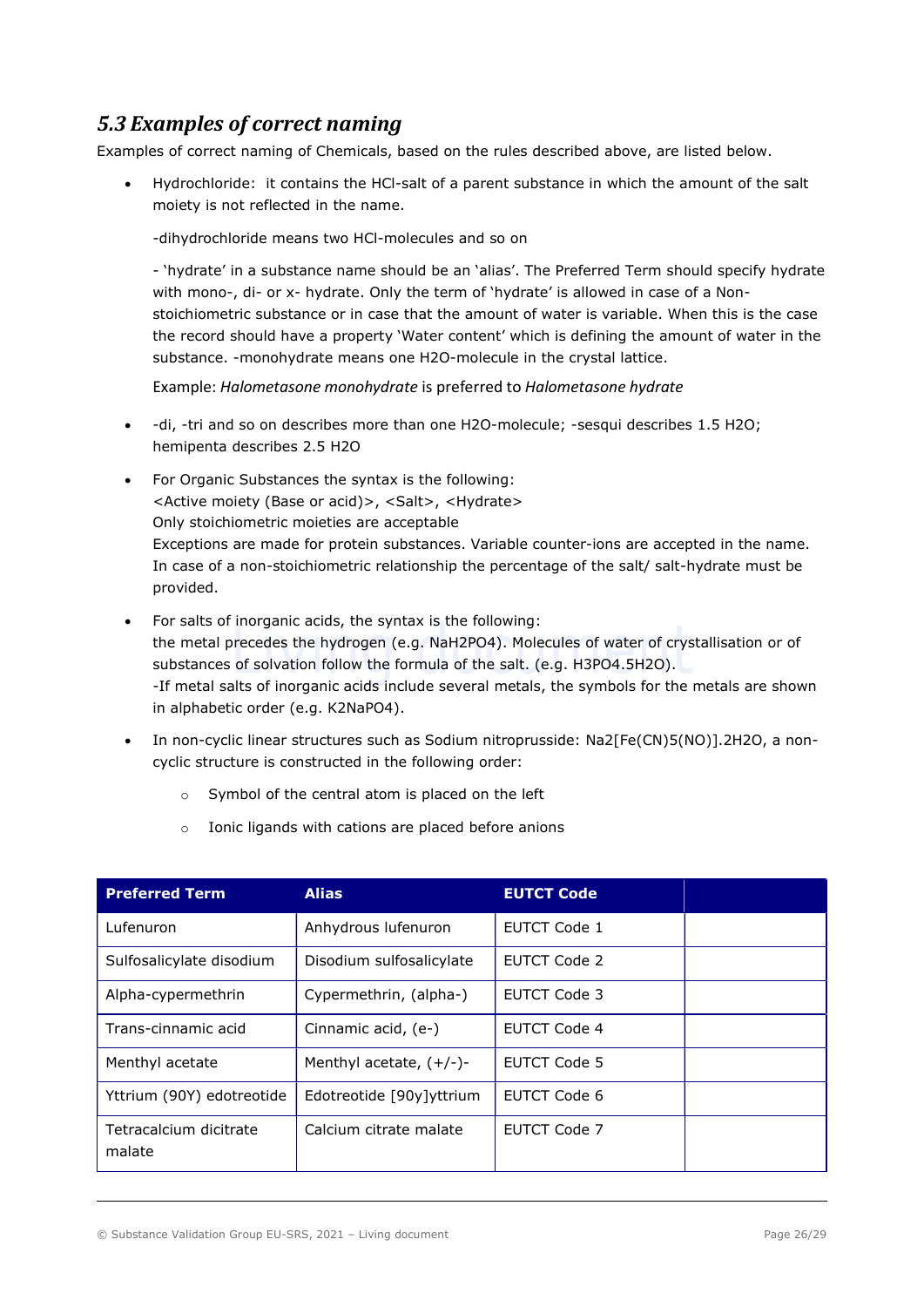| <b>Preferred Term</b>   | <b>Alias</b>                     | <b>EUTCT Code</b>    |                          |
|-------------------------|----------------------------------|----------------------|--------------------------|
| Sildenafil citrate      | Sildenafil dihydrogen<br>citrate | <b>EUTCT Code 8</b>  |                          |
| Chloride Ion            | Chloride anion                   | <b>EUTCT Code 9</b>  |                          |
|                         | Cloride (Cl-)                    |                      |                          |
| Naproxen Sodium         | Naproxen sodium<br>anhydrous     | <b>EUTCT Code 10</b> |                          |
| Platinum Dichloride     | Platinous chloride               | <b>EUTCT Code 11</b> |                          |
|                         | Platinum(II) chloride            |                      |                          |
| Cetylphosphate          | Potassium                        | <b>EUTCT Code 12</b> |                          |
| potassium               | cetylphosphate                   |                      |                          |
| Camphor, racemic        | D,L-Camphor                      | <b>EUTCT Code 13</b> | $PT = Ph. Eur.$          |
| Mitoxantrone            | Mitoxantrone                     | <b>EUTCT Code 14</b> | $PT = Ph. Eur.$          |
| hydrochloride           | dihydrochloride                  |                      | Alias = $matching$       |
|                         |                                  |                      | structure (INNm)         |
| Emetine dihydrochloride | Emetine hydrochloride            | 100000092627         | Anhydrous                |
| Emetine dihydrochloride | Emetine hydrochloride            | 100000076113         |                          |
| pentahydrate            | pentahydrate                     |                      |                          |
| Emetine dihydrochloride | Emetine hydrochloride            | 100000076112         |                          |
| heptahydrate            | heptahydrate                     |                      |                          |
| Edetic acid             | <b>EDTA</b>                      | 100000080510         | $PT = Ph. Eur.$          |
|                         |                                  |                      | Alias $=$ common<br>used |
| Olanzapine embonate     | Olanzapine pamoate               | 100000124353         | $PT = INN$               |

Table 3 Examples of Correct naming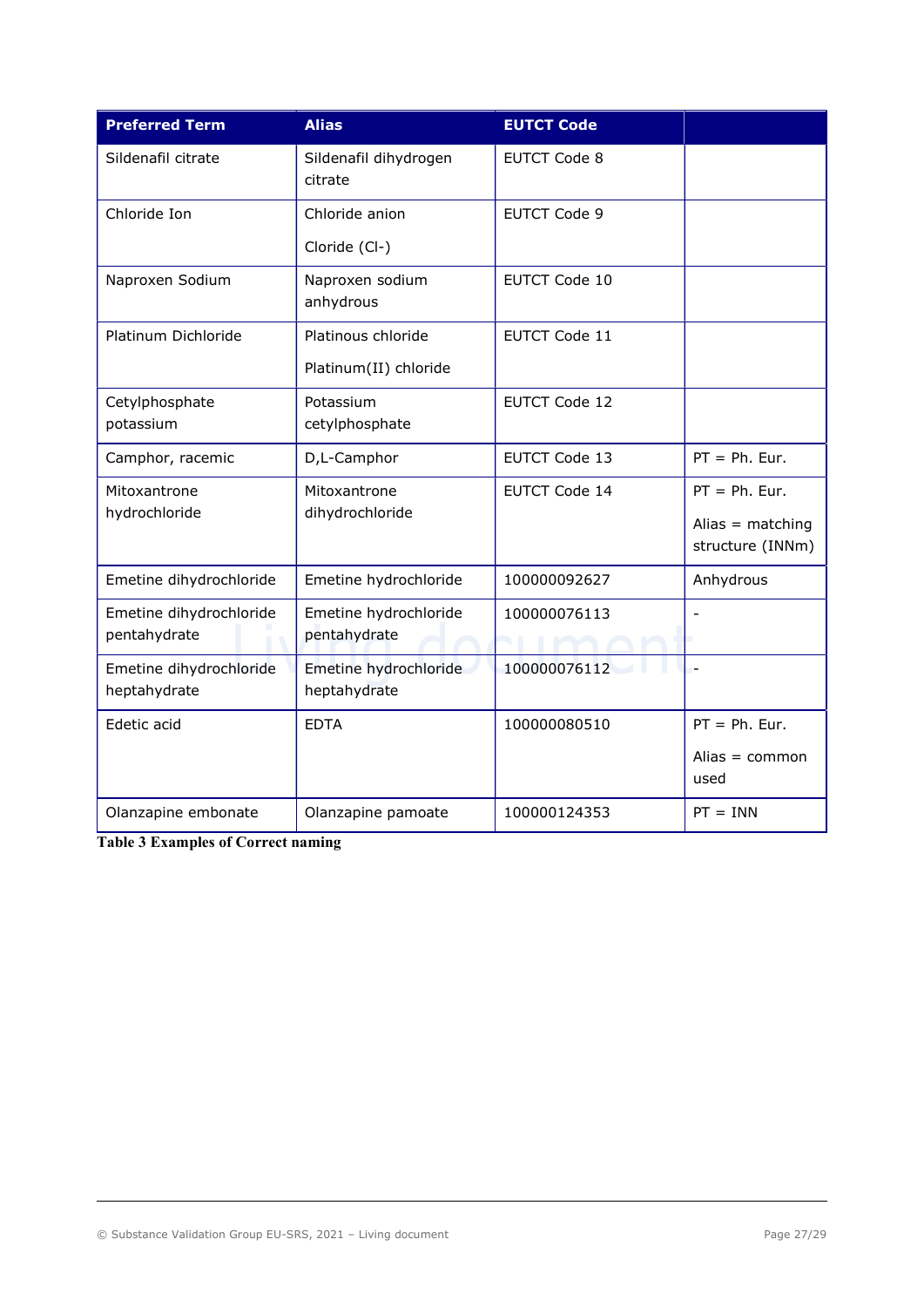# 6 Proteins

General data cleansing principles and rules, relevant for all Substance Types, are outlined in Chapter 4. Specific Protein rules and decisions made are included in this chapter. Note that this chapter is currently written based mainly on Monoclonal Antibodies, while cleansing SMS data.

# 6.1 Definition

The definition of Protein substances is found in Annex C in the ISO-standard ISO/TS 19844.

Exceptions are made for protein substances. Variable counter-ions are accepted in the name. In case of a non-stoichiometric relationship the percentage of the salt/ salt-hydrate must be provided.

A protein is defined as a single unit of a linear amino acid sequence, or a combination of subunits that are either covalently linked or have a defined invariant stoichiometric relationship. This includes all synthetic, recombinant, and purified proteins of defined sequence, whether the use is therapeutic or prophylactic. This set of elements will be used to describe albumins, coagulation factors, cytokines, growth factors, peptide/protein hormones, enzymes, toxins, toxoids, recombinant vaccines, and immunomodulators.

Proteins and peptides are defined by their molecular structure based on the amino acid sequence, disulfide linkages, sites and a general type of glycosylation, based on the cell or organism type from which the protein was isolated from or produced (e.g. yeast, plant, mammalian, human). The method of production is generally not a defining element for proteins and peptides at Substance Information level. For a given non-glycosylated peptide, whether naturally isolated, produced by recombinant technology, or chemically synthesised, it will be defined as the same substance when there are no resultant differences in the amino acid sequence and disulfide linkages.

Amino acids are represented with upper case Letter Codes (also known as 'Dayhoff Codes') in accordance with the IUPAC 'A one-letter notation for amino acid sequences (Definitive rules)'. Example:

Asparagine is represented by 'N' for the alpha-Amino acid in the L-configuration. Asparagine is represented by 'n' for the alpha-Amino acid in the D-Configuration

## 6.2 Protein sub types

A list of protein sub types is currently being created.

## 6.3 Data cleansing rules

The following data cleansing rules where followed while cleansing SMS data for Monoclonal antibodies. More data cleansing rules will be setup and shared in the next coming months.

- Names given to substances during an Orphan Designation procedure might not follow rules as highlighted in this manual or other official reference sources, like ISO. However, these names are to be kept in Sporify as an alias. Orphan Designation named substances can be recognized by searching for a substance in the Commission database, or via an Excel list shared by EMA.
- Peptides are described as chemicals up to 3 amino acids. A sequence of 3 or more amino acids are considered as a protein. This is in alignment with GSRS.
- Proteins that differ in protein sequence, type of glycosylation, disulphide linkages or glycosylation site shall be defined as two separate substances. Single protein substances are